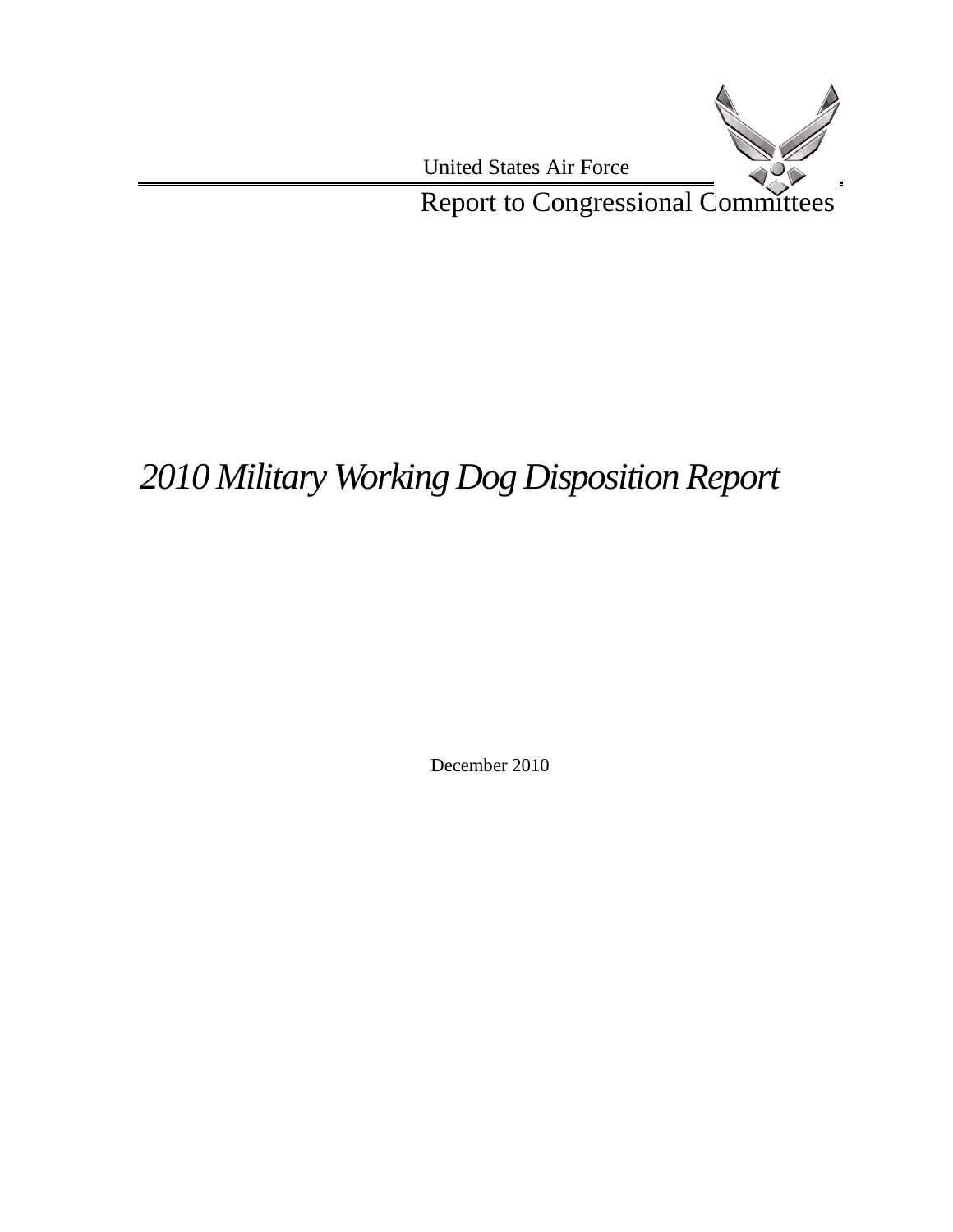*CY2010Military Working Dog Disposition Report*

## Introduction

This report is provided to Congress annually. The report provides the number of Military Working Dogs (MWDs) adopted, transferred, or awaiting adoption, and the number of MWDs euthanized during the preceding year. This report also explains why some MWDs were euthanized rather than transferred to other governmental or civil law enforcement agencies or retained for adoption.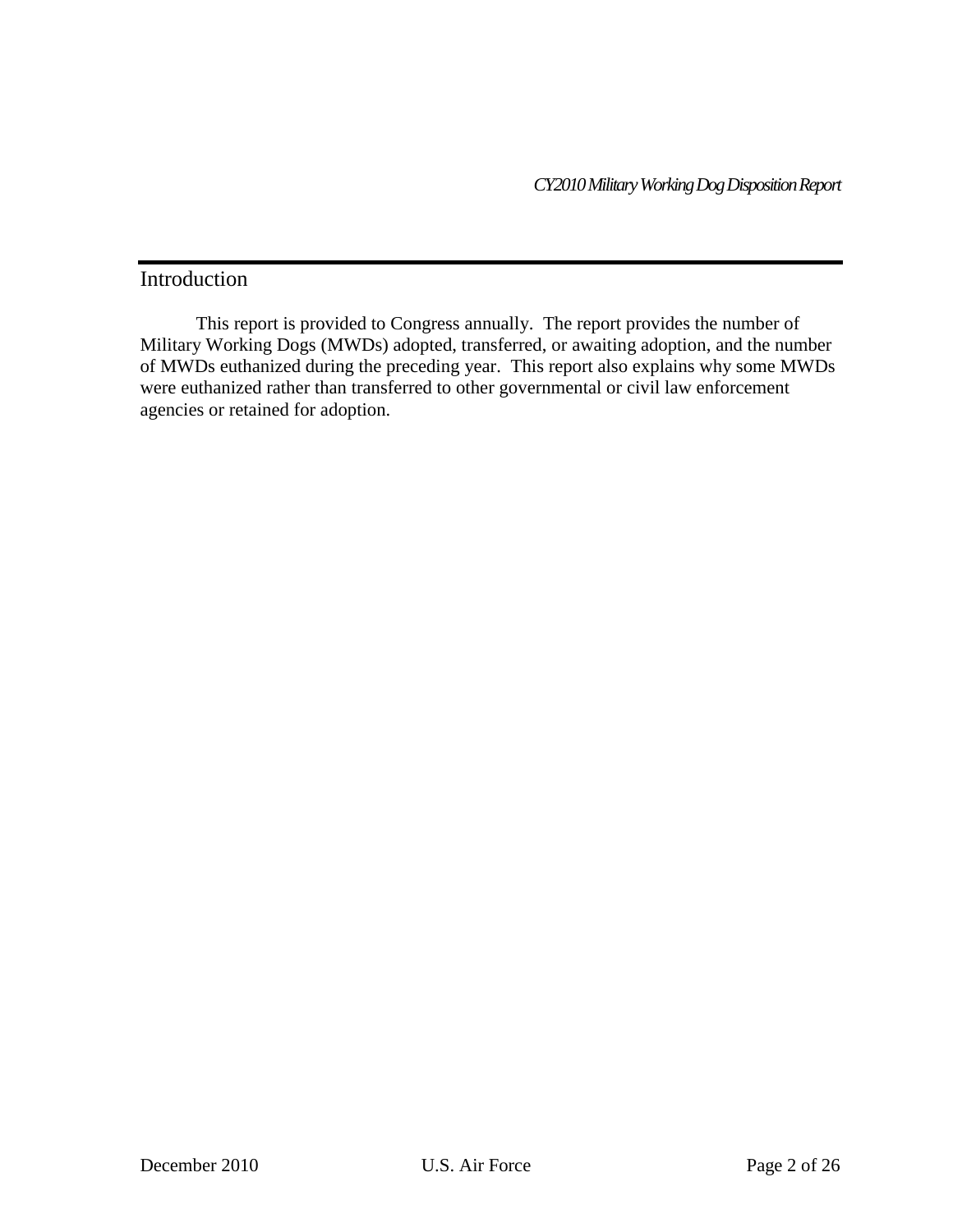## Executive Summary

The total number of MWDs leaving the DoD inventory for all causes (adoptions, transfers, euthanasia, and natural deaths) was 457.

In CY10, 338 former MWDs were adopted or transferred. Private individuals adopted 304 MWDs, and 34 MWDs were transferred from the Department of Defense (DoD) to other government or law enforcement agencies for continued public service.

A total of 119 MWDs died while serving on active duty. Of these, 27 MWDs died of natural causes, 2 died from mishaps, 58 MWDs were euthanized to prevent suffering from debilitating medical conditions, 12 MWDs were euthanized because they were unsuitable for transfer (normally due to significant medical conditions) and unsafe for adoption into private homes, 8 MWDs were euthanized because they became intractably aggressive and dangerous to their military handlers, 11 MWDs were killed in action, and 1 MWD was reported missing in action.

An additional 35 MWDs (not included in the 457) are still part of the DoD inventory, but were declared excess to DoD requirements and are pending disposition.

### Report

10 U. S. Code 2583 permits the adoption of retired MWDs by law enforcement agencies, former handlers or by other persons capable of caring for these dogs. The Secretary of the Military Department may make an MWD available for adoption at the end of the dog's useful working career, or before the end of the animal's useful career if such Secretary, in such Secretary's discretion, determines that unusual or extraordinary circumstances justify making the animal available for adoption before that time, or when the dog exceeds the needs of the department, unless determined unsafe for adoption.

A requirement of 10 USC 2583 is for the Secretary of Defense to submit an annual report to Congress specifying the number of MWDs adopted, currently awaiting adoption, and the number of dogs euthanized during the preceding year. The report must include an explanation of the reasons why the MWDs were euthanized rather than retained for adoption.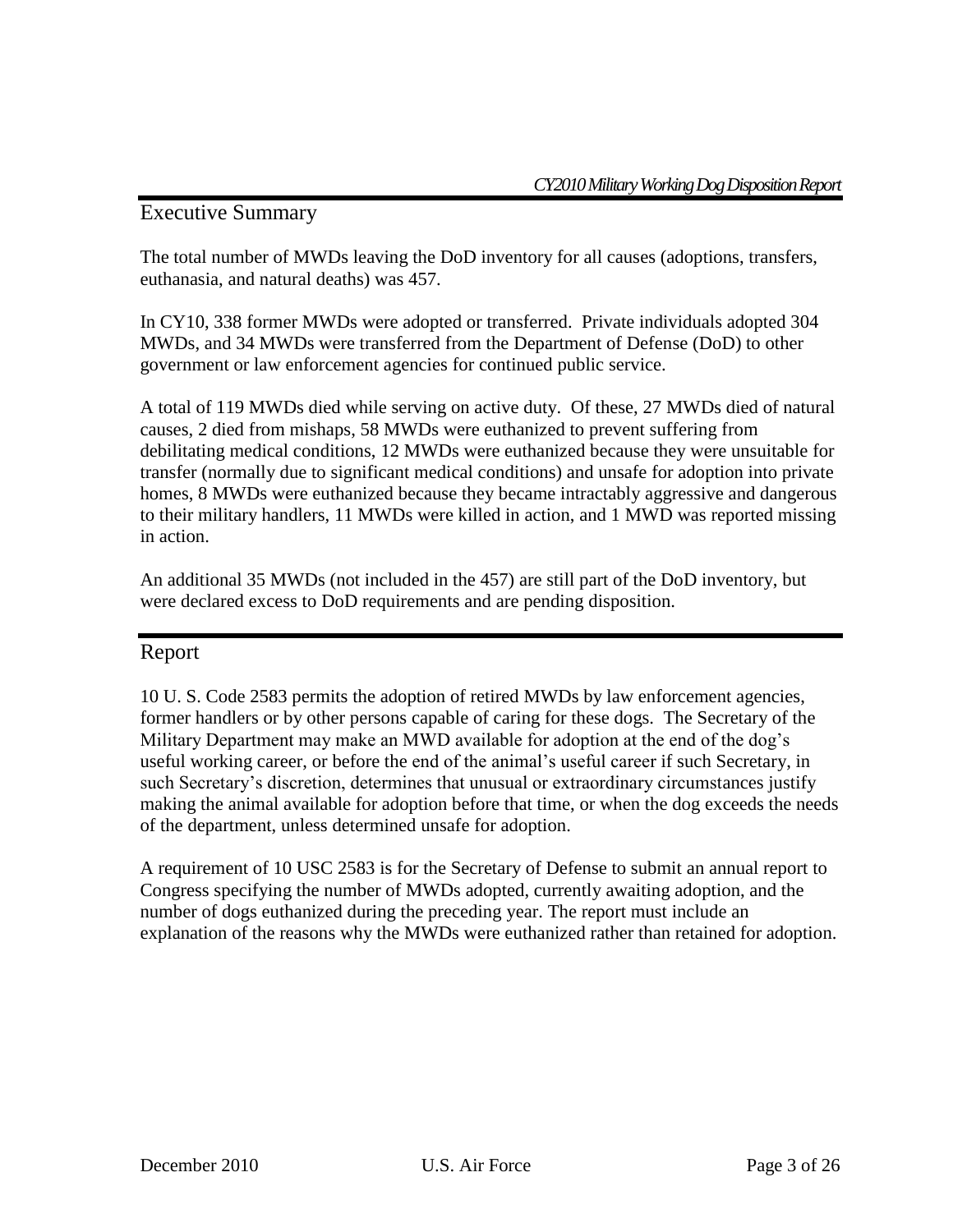#### *CY2010Military Working Dog Disposition Report*

#### Distribution

The Honorable Joseph R. Biden Jr President of the Senate Washington, DC 20510

The Honorable Daniel K. Inouye Chairman Committee on Appropriations United States Senate Washington, DC 20510

The Honorable Thad Cochran Vice Chairman Committee on Appropriations United States Senate Washington, DC 20510-6028

The Honorable Carl Levin Chairman Committee on Armed Services United States Senate Washington, DC 20510-6050

The Honorable John McCain Ranking Minority Member Committee on Armed Services United States Senate Washington, DC 20510-6050

The Honorable Harold Rogers Chairman Committee on Appropriations United States House of Representatives Washington, DC 20515-6015

The Honorable John A. Boehner Speaker of the House Washington, DC 20515

The Honorable C.W. Bill Young Chairman Subcommittee on Defense Committee on Appropriations United States House of Representatives Washington, DC 20515-6018

The Honorable Norman D. Dicks Ranking Minority Member Committee on Appropriations United States House of Representatives Washington, DC 20515-6015

The Honorable Howard P. McKeon Chairman Committee on Armed Services United States House of Representatives Washington, DC 20515-6035

The Honorable Adam Smith Ranking Minority Member Committee on Armed Services United States House of Representatives Washington, DC 20515-6035

This is a work of the U.S. government and is not subject to copyright protection in the United States. The published product may be reproduced and distributed in its entirety without further permission from the Air Force. However, because this work may contain copyrighted images or other material, permission from the copyright holder may be necessary if you wish to reproduce this material separately.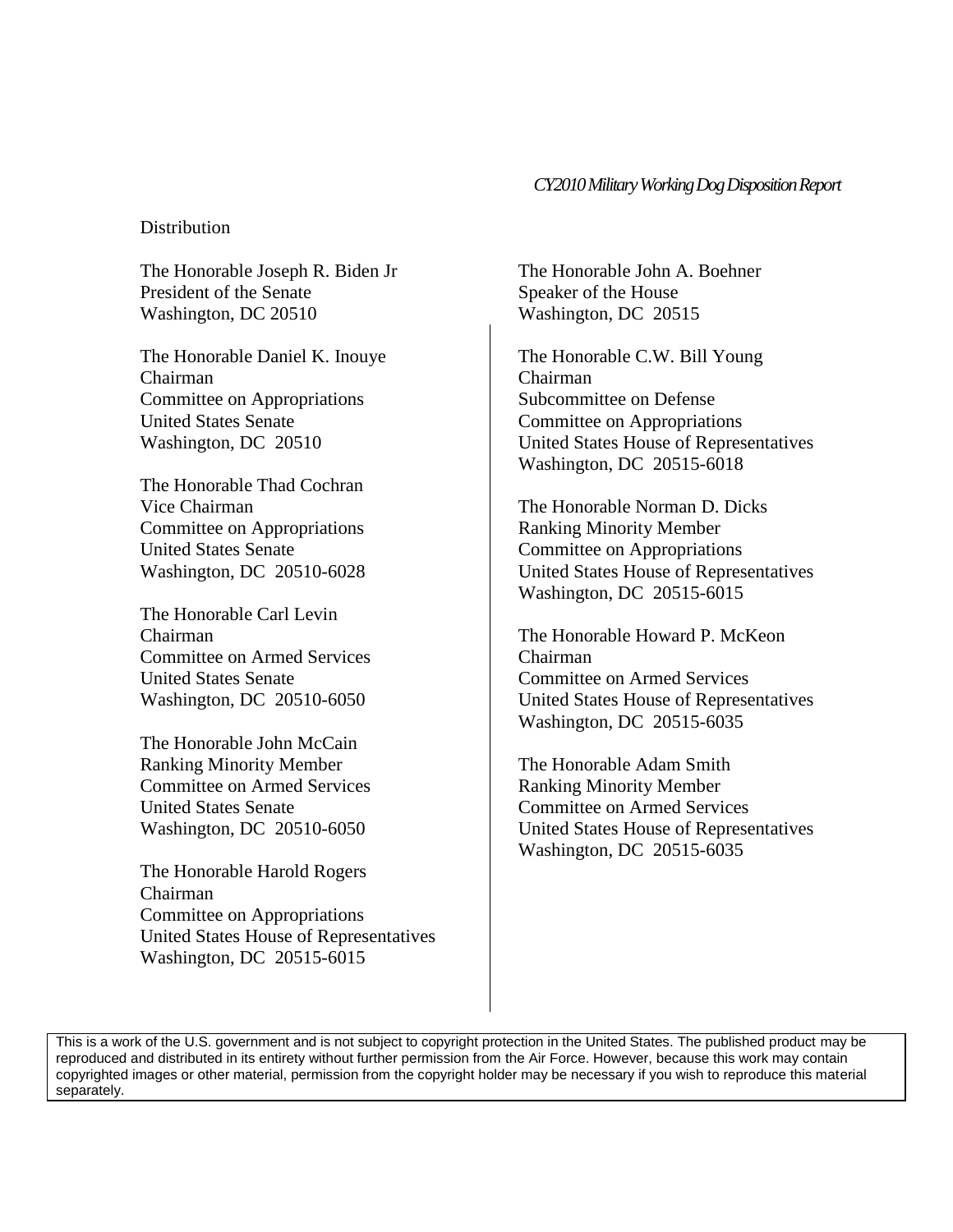| <b>Control</b><br><b>Number</b> | <b>MWD Name</b> | <b>Sex</b>                | <b>Breed</b> | <b>Whelp Date</b> | <b>Depart Date</b> | Age          | <b>Installation</b>   |
|---------------------------------|-----------------|---------------------------|--------------|-------------------|--------------------|--------------|-----------------------|
| 08-1612                         | <b>WWICKED</b>  | $\mathbf M$               | ${\rm BM}$   | 10-Sep-2008       | 19-Feb-2010        | $\mathbf{1}$ | <b>DOD MWD CENTER</b> |
| 09-0331                         | <b>CRUSH</b>    | M                         | BM           | 14-Nov-2008       | 28-Apr-2010        | $\mathbf{1}$ | DOD MWD CENTER        |
| 09-0365                         | <b>XXARIA</b>   | F                         | ${\bf BM}$   | 24-Oct-2008       | 29-Jan-2010        | $\mathbf{1}$ | DOD MWD CENTER        |
| 09-0366                         | <b>XXERUS</b>   | М                         | <b>BM</b>    | 24-Oct-2008       | 22-Mar-2010        | $\mathbf{1}$ | <b>DOD MWD CENTER</b> |
| 09-0371                         | <b>ZZABU</b>    | $\mathbf M$               | <b>BM</b>    | 26-Oct-2008       | 9-Feb-2010         | $\mathbf{1}$ | DOD MWD CENTER        |
| 09-0373                         | ZZAMARRIPA      | $\mathbf M$               | <b>BM</b>    | 26-Oct-2008       | 5-Mar-2010         | $\mathbf{1}$ | DOD MWD CENTER        |
| 09-0378                         | <b>ZZYDEL</b>   | $\boldsymbol{\mathrm{F}}$ | <b>BM</b>    | 26-Oct-2008       | 5-May-2010         | $\mathbf{1}$ | DOD MWD CENTER        |
| 09-0552                         | <b>AAVRIL</b>   | $\mathbf F$               | <b>BM</b>    | 13-Feb-2009       | 3-Aug-2010         | $\mathbf{1}$ | DOD MWD CENTER        |
| 09-0557                         | <b>AARNOLD</b>  | М                         | <b>BM</b>    | 13-Feb-2009       | 23-Sep-2010        | $\mathbf{1}$ | <b>DOD MWD CENTER</b> |
| 09-0559                         | <b>AARTURO</b>  | M                         | <b>BM</b>    | 13-Feb-2009       | 13-Aug-2010        | $\mathbf{1}$ | <b>DOD MWD CENTER</b> |
| 09-0614                         | <b>BBOYCA</b>   | $\boldsymbol{\mathrm{F}}$ | <b>BM</b>    | 17-Feb-2009       | 19-Mar-2010        | $\mathbf{1}$ | <b>DOD MWD CENTER</b> |
| 09-0619                         | <b>BBELLE</b>   | $\boldsymbol{\mathrm{F}}$ | <b>BM</b>    | 17-Feb-2009       | 24-Feb-2010        | $\mathbf{1}$ | <b>DOD MWD CENTER</b> |
| 09-0621                         | <b>BBONSAI</b>  | М                         | ${\rm BM}$   | 17-Feb-2009       | 7-Apr-2010         | $\mathbf{1}$ | <b>DOD MWD CENTER</b> |
| 09-0624                         | <b>BBASIL</b>   | M                         | BM           | 17-Feb-2009       | 10-Sep-2010        | $\mathbf{1}$ | DOD MWD CENTER        |
| 09-0626                         | <b>CCICI</b>    | $\boldsymbol{\mathrm{F}}$ | ${\rm BM}$   | 18-Feb-2009       | 5-Feb-2010         | $\mathbf{1}$ | <b>DOD MWD CENTER</b> |
| 09-0629                         | <b>CCHIKA</b>   | $\boldsymbol{\mathrm{F}}$ | <b>BM</b>    | 18-Feb-2009       | 28-Jan-2010        | $\mathbf{1}$ | DOD MWD CENTER        |
| 09-0630                         | <b>CCASH</b>    | M                         | BM           | 18-Feb-2009       | 4-May-2010         | $\mathbf{1}$ | DOD MWD CENTER        |
| 09-0633                         | <b>CCATE</b>    | F                         | ВM           | 18-Feb-2009       | 2-Feb-2010         | 1            | DOD MWD CENTER        |
| 09-0885                         | <b>DDRAYKA</b>  | $\boldsymbol{\mathrm{F}}$ | BM           | 16-Apr-2009       | 25-Aug-2010        | $\mathbf{1}$ | DOD MWD CENTER        |
| 09-0886                         | DDEL            | M                         | ΒM           | 16-Apr-2009       | 3-Sep-2010         | $\mathbf{1}$ | DOD MWD CENTER        |
| 09-0889                         | <b>DDECOUX</b>  | M                         | ΒM           | 16-Apr-2009       | 30-Jul-2010        | $\mathbf{1}$ | <b>DOD MWD CENTER</b> |
| 09-0896                         | <b>DDECOY</b>   | $\boldsymbol{\mathrm{F}}$ | BM           | 16-Apr-2009       | $1-Sep-2010$       | $\mathbf{1}$ | DOD MWD CENTER        |
| 09-1470                         | <b>FFARMER</b>  | М                         | BM           | 22-Jul-2009       | 24-Nov-2010        | $\mathbf{1}$ | <b>DOD MWD CENTER</b> |
| 09-1471                         | <b>FFELIX</b>   | М                         | <b>BM</b>    | 22-Jul-2009       | 10-Aug-2010        | $\mathbf{1}$ | DOD MWD CENTER        |
| 09-1474                         | <b>FFLARE</b>   | М                         | BM           | 22-Jul-2009       | 28-Oct-2010        | $\mathbf{1}$ | <b>DOD MWD CENTER</b> |
| 09-1475                         | <b>FFUDGE</b>   | $\mathbf M$               | BM           | 22-Jul-2009       | 13-Aug-2010        | $\mathbf{1}$ | <b>DOD MWD CENTER</b> |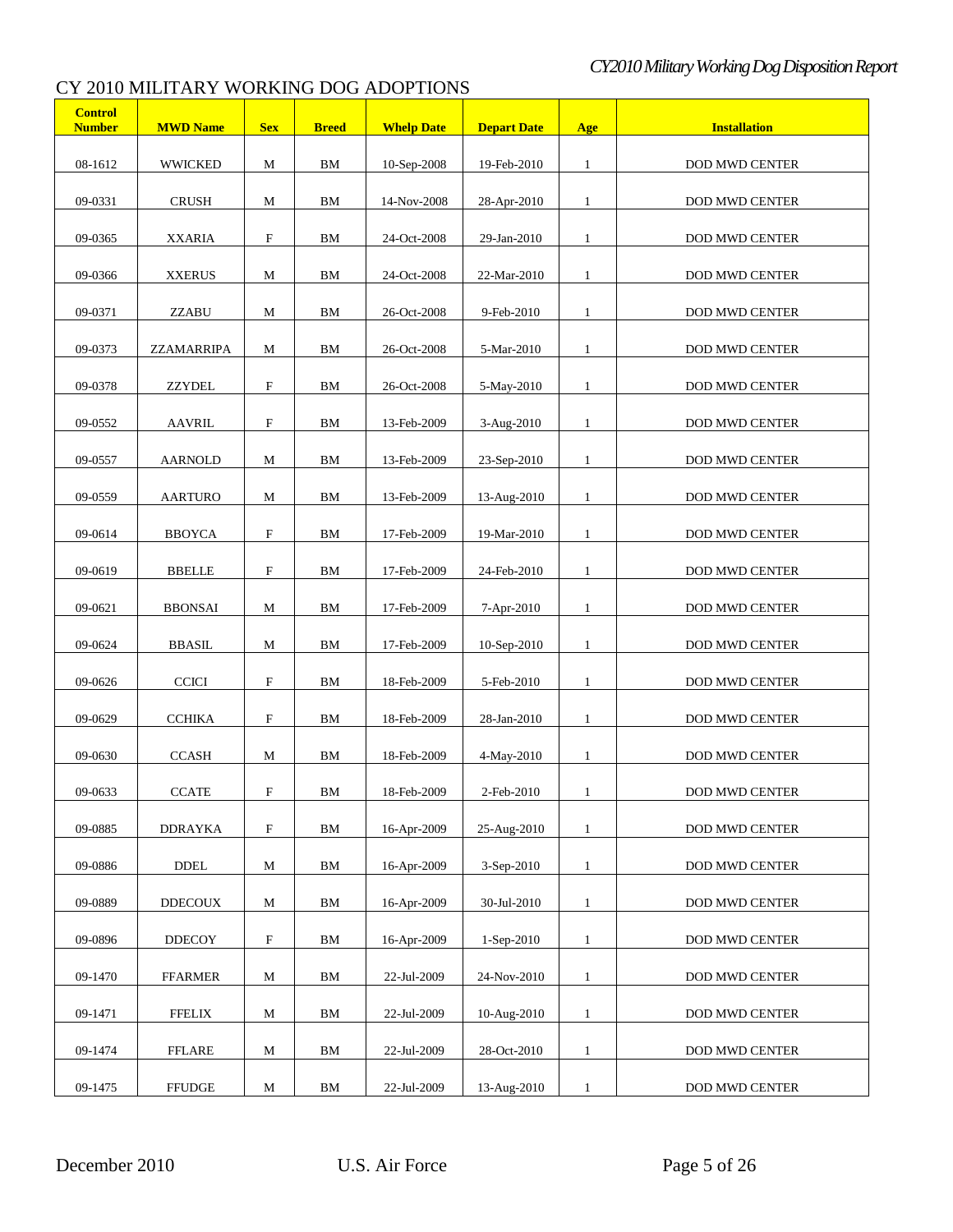| <b>Control</b><br><b>Number</b> | <b>MWD Name</b> | <b>Sex</b>                | <b>Breed</b> | <b>Whelp Date</b> | <b>Depart Date</b> | Age          | <b>Installation</b>   |
|---------------------------------|-----------------|---------------------------|--------------|-------------------|--------------------|--------------|-----------------------|
| 09-1476                         | <b>FFRANNY</b>  | $\boldsymbol{\mathrm{F}}$ | ${\rm BM}$   | 22-Jul-2009       | 15-Oct-2010        | $\mathbf{1}$ | DOD MWD CENTER        |
| 09-1477                         | <b>FFAITH</b>   | $\boldsymbol{\mathrm{F}}$ | ${\bf BM}$   | 22-Jul-2009       | 1-Oct-2010         | $\mathbf{1}$ | <b>DOD MWD CENTER</b> |
| 09-1495                         | <b>GGAMBIT</b>  | F                         | ${\bf BM}$   | 29-Jul-2009       | 23-Sep-2010        | $\mathbf{1}$ | DOD MWD CENTER        |
| 09-1499                         | <b>GGABBY</b>   | $\mathbf F$               | <b>BM</b>    | 29-Jul-2009       | 9-Sep-2010         | $\mathbf{1}$ | <b>DOD MWD CENTER</b> |
| 09-1505                         | <b>HHINCH</b>   | $\mathbf M$               | DS           | 9-Aug-2009        | 8-Nov-2010         | $\mathbf{1}$ | DOD MWD CENTER        |
| 09-1509                         | <b>HHAUS</b>    | $\mathbf M$               | $_{\rm DS}$  | 9-Aug-2009        | 17-Sep-2010        | $\mathbf{1}$ | <b>DOD MWD CENTER</b> |
| 09-1510                         | <b>HHAMPTON</b> | М                         | DS           | 9-Aug-2009        | 16-Dec-2010        | $\mathbf{1}$ | DOD MWD CENTER        |
| 09-1512                         | <b>HHESTIN</b>  | M                         | BM           | 9-Aug-2009        | 29-Sep-2010        | $\mathbf{1}$ | DOD MWD CENTER        |
| 09-1548                         | <b>IIVANA</b>   | $\mathbf F$               | BM           | 17-Aug-2009       | 23-Sep-2010        | $\mathbf{1}$ | DOD MWD CENTER        |
| 09-1549                         | <b>IITALY</b>   | $\boldsymbol{\mathrm{F}}$ | BM           | 17-Aug-2009       | 1-Oct-2010         | $\mathbf{1}$ | DOD MWD CENTER        |
| 09-1550                         | <b>IICE</b>     | $\boldsymbol{\mathrm{F}}$ | BM           | 17-Aug-2009       | 24-Sep-2010        | $\mathbf{1}$ | DOD MWD CENTER        |
| 09-1552                         | <b>IIZZY</b>    | $\boldsymbol{\mathrm{F}}$ | <b>BM</b>    | 17-Aug-2009       | 22-Sep-2010        | $\mathbf{1}$ | <b>DOD MWD CENTER</b> |
| 09-1554                         | <b>JJASPER</b>  | M                         | ${\rm BM}$   | 1-Sep-2009        | 29-Oct-2010        | $\mathbf{1}$ | <b>DOD MWD CENTER</b> |
| 09-1557                         | <b>JJERSEY</b>  | $\boldsymbol{\mathrm{F}}$ | ${\bf BM}$   | 1-Sep-2009        | 29-Sep-2010        | $\mathbf{1}$ | DOD MWD CENTER        |
| 10-0376                         | LLAVA           | M                         | ${\bf BM}$   | 1-Nov-2009        | 13-Sep-2010        | $\mathbf{1}$ | DOD MWD CENTER        |
| 10-0378                         | <b>LLAPIS</b>   | $\boldsymbol{\mathrm{F}}$ | <b>BM</b>    | 1-Nov-2009        | 10-Sep-2010        | $\mathbf{1}$ | <b>DOD MWD CENTER</b> |
| 10-0379                         | <b>LLAUREN</b>  | $\boldsymbol{\mathrm{F}}$ | BM           | 1-Nov-2009        | 23-Sep-2010        | $\mathbf{1}$ | DOD MWD CENTER        |
| 10-0415                         | MMARLEY         | $\boldsymbol{\mathrm{F}}$ | ВM           | 9-Nov-2009        | 6-Oct-2010         | 1            | <b>DOD MWD CENTER</b> |
| 10-0416                         | <b>MMOLLY</b>   | $\boldsymbol{\mathrm{F}}$ | BМ           | 9-Nov-2009        | 27-Oct-2010        | $\mathbf{1}$ | <b>DOD MWD CENTER</b> |
| 10-0417                         | MMAVYN          | $\mathbf F$               | ΒM           | 9-Nov-2009        | 29-Oct-2010        | $\mathbf{1}$ | DOD MWD CENTER        |
| 10-0418                         | <b>MMAINE</b>   | $\mathbf F$               | ΒM           | 9-Nov-2009        | 15-Oct-2010        | $\mathbf{1}$ | DOD MWD CENTER        |
| 10-0474                         | NNEE-NEE        | $\boldsymbol{\mathrm{F}}$ | BM           | 7-Dec-2009        | $10-$ Sep $-2010$  | $\mathbf{1}$ | DOD MWD CENTER        |
| 10-0481                         | <b>NNORDO</b>   | М                         | BM           | 7-Dec-2009        | 15-Oct-2010        | $\mathbf{1}$ | DOD MWD CENTER        |
| 10-0482                         | <b>NNOVA</b>    | $\boldsymbol{\mathrm{F}}$ | ΒM           | 7-Dec-2009        | 22-Jul-2010        | $\mathbf{1}$ | DOD MWD CENTER        |
| 10-0485                         | <b>NNERO</b>    | М                         | BМ           | 7-Dec-2009        | 20-Sep-2010        | $\mathbf{1}$ | <b>DOD MWD CENTER</b> |
| 10-0567                         | CASH            | М                         | LR           | 10-Dec-2009       | 1-Oct-2010         | $\mathbf{1}$ | DOD MWD CENTER        |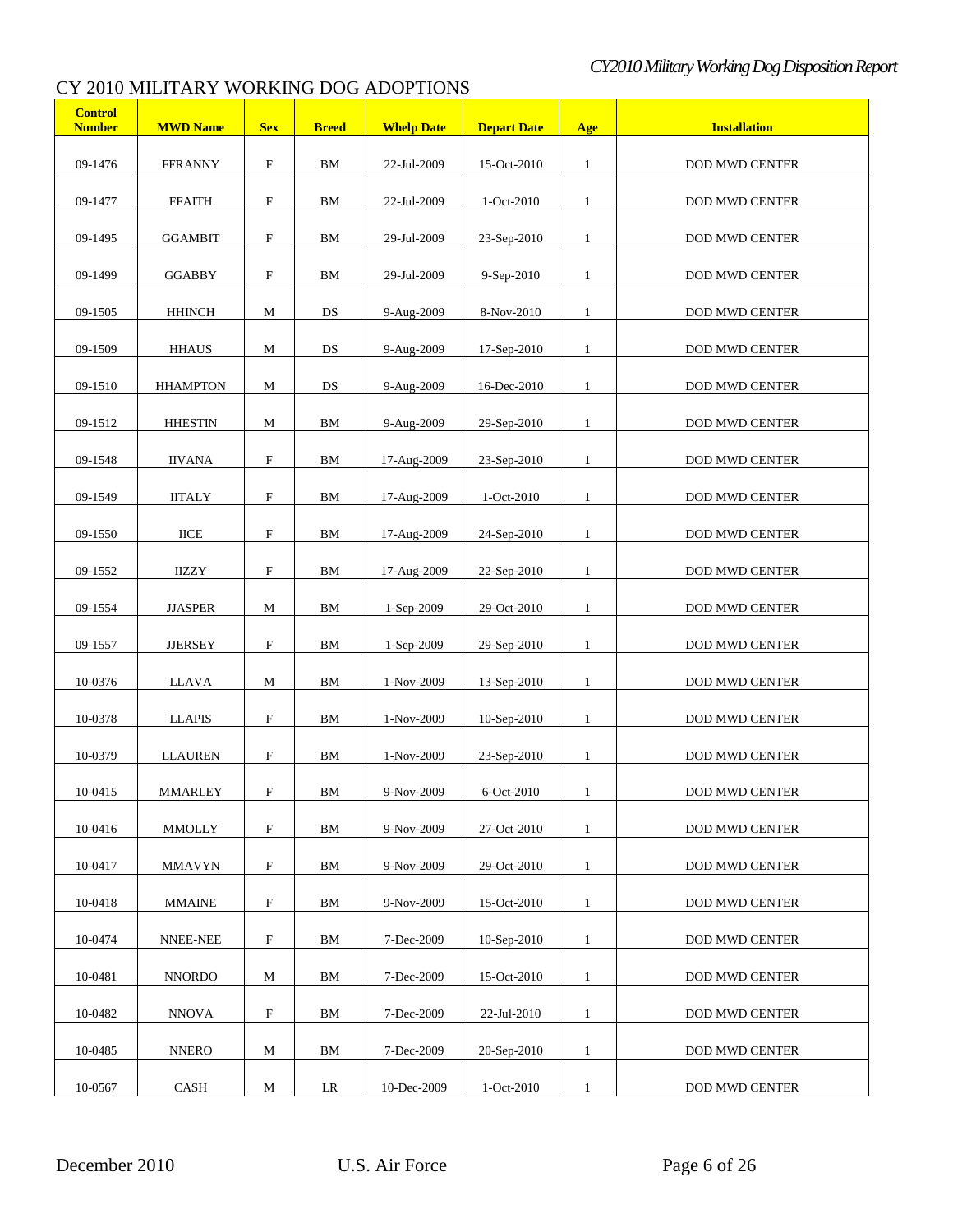| <b>Control</b><br><b>Number</b> | <b>MWD Name</b> | <b>Sex</b>                | <b>Breed</b>           | <b>Whelp Date</b> | <b>Depart Date</b> | Age          | <b>Installation</b>       |
|---------------------------------|-----------------|---------------------------|------------------------|-------------------|--------------------|--------------|---------------------------|
| 10-0570                         | <b>LOGGIE</b>   | М                         | $\rm LR$               | 10-Dec-2009       | 10-Sep-2010        | $\mathbf{1}$ | DOD MWD CENTER            |
| 10-0571                         | <b>COPPER</b>   | M                         | LR                     | 10-Dec-2009       | 4-Nov-2010         | $\mathbf{1}$ | DOD MWD CENTER            |
| 10-0572                         | <b>FLYER</b>    | F                         | $\rm LR$               | 10-Dec-2009       | 14-Sep-2010        | $\mathbf{1}$ | DOD MWD CENTER            |
| A091                            | MAX             | $\mathbf M$               | <b>BSD</b>             | 10-Oct-1996       | 3-May-2010         | 3            | NORFOLK NAS               |
| A380                            | <b>LEON</b>     | M                         | ${\rm BM}$             | 2-May-1997        | 20-Jul-2010        | 13           | <b>COLUMBUS AFB</b>       |
| <b>B127</b>                     | MARCO           | М                         | DS                     | 1-Jan-1997        | 6-Jul-2010         | 13           | <b>HILL AFB</b>           |
| <b>B156</b>                     | ZORRO           | M                         | ${\rm BM}$             | 10-Nov-1997       | 29-Mar-2010        | 12           | ANDREWS AFB               |
| <b>B181</b>                     | <b>NERO</b>     | $\mathbf M$               | BM                     | 1-Apr-1997        | 5-Jan-2010         | 12           | DOD MWD CENTER            |
| <b>B266</b>                     | <b>KISMA</b>    | $\mathbf M$               | ${\rm BM}$             | 1-May-1998        | 10-Feb-2010        | 11           | LUKE AFB                  |
| C015                            | <b>BASTAR</b>   | $\mathbf M$               | BM                     | 1-Aug-1997        | 14-Jul-2010        | 12           | <b>SCHOFIELD BARRACKS</b> |
| C <sub>058</sub>                | <b>AASLAN</b>   | M                         | BM                     | 25-Mar-1999       | 24-May-2010        | 10           | <b>LACKLAND AFB</b>       |
| C <sub>060</sub>                | <b>TIGI</b>     | М                         | $\mathbf{G}\mathbf{S}$ | 1-Sep-1998        | 9-Apr-2010         | 11           | <b>ALTUS AFB</b>          |
| C081                            | <b>BENNY</b>    | M                         | GS                     | 1-Mar-1999        | 2-Aug-2010         | 11           | <b>OSAN AFB</b>           |
| C086                            | <b>BONNIE</b>   | M                         | GS                     | 1-Jan-1999        | 20-Dec-2009        | 10           | <b>DYESS AFB</b>          |
| C097                            | <b>REXO</b>     | $\mathbf M$               | GS                     | 1-May-1998        | 24-Feb-2010        | 11           | <b>FORT RICHARDSON</b>    |
|                                 |                 |                           |                        |                   |                    |              |                           |
| C103                            | <b>RINGO</b>    | М                         | GS                     | 1-Feb-1999        | 11-Mar-2010        | 10           | PATRICK AFB               |
| C114                            | <b>ARNO</b>     | М                         | BM                     | 1-May-1999        | 21-Jul-2010        | 11           | <b>BUCKLEY AFB</b>        |
| C <sub>115</sub>                | <b>JAMPY</b>    | М                         | <b>GS</b>              | 1-Feb-1999        | 10-Feb-2010        | 11           | <b>LUKE AFB</b>           |
| C125                            | SINDA           | M                         | $\operatorname{GS}$    | 1-May-1998        | 24-May-2010        | 12           | <b>LACKLAND AFB</b>       |
| C131                            | <b>REX</b>      | М                         | BM                     | 1-Oct-1998        | 3-Mar-2010         | 11           | MOODY AFB                 |
| C134                            | LEX             | М                         | BM                     | 1-May-1998        | 18-May-2010        | $11\,$       | <b>OSAN AB</b>            |
| C149                            | DOKI            | М                         | BM                     | 1-Aug-1999        | 4-Jun-2010         | 10           | <b>CAMP ZAMA</b>          |
| C <sub>152</sub>                | <b>BINO</b>     | М                         | DS                     | 1-May-1998        | 2-Mar-2010         | 11           | <b>FORT GORDON</b>        |
| C <sub>156</sub>                | ALAN            | M                         | GS                     | 1-Apr-1999        | 5-May-2010         | 11           | MOODY AFB                 |
| C <sub>157</sub>                | REX             | M                         | GS                     | 1-Mar-1999        | 26-Jan-2010        | 11           | DAVIS MONTHAN AFB         |
| C <sub>179</sub>                | ALDO            | M                         | GS                     | 1-Mar-2000        | $2-Aug-2010$       | 10           | MCLB ALBANY               |
| C191                            | <b>KIMBA</b>    | $\boldsymbol{\mathrm{F}}$ | $\mathbf{G}\mathbf{S}$ | 1-Oct-1998        | 11-Feb-2010        | 11           | MOODY AFB                 |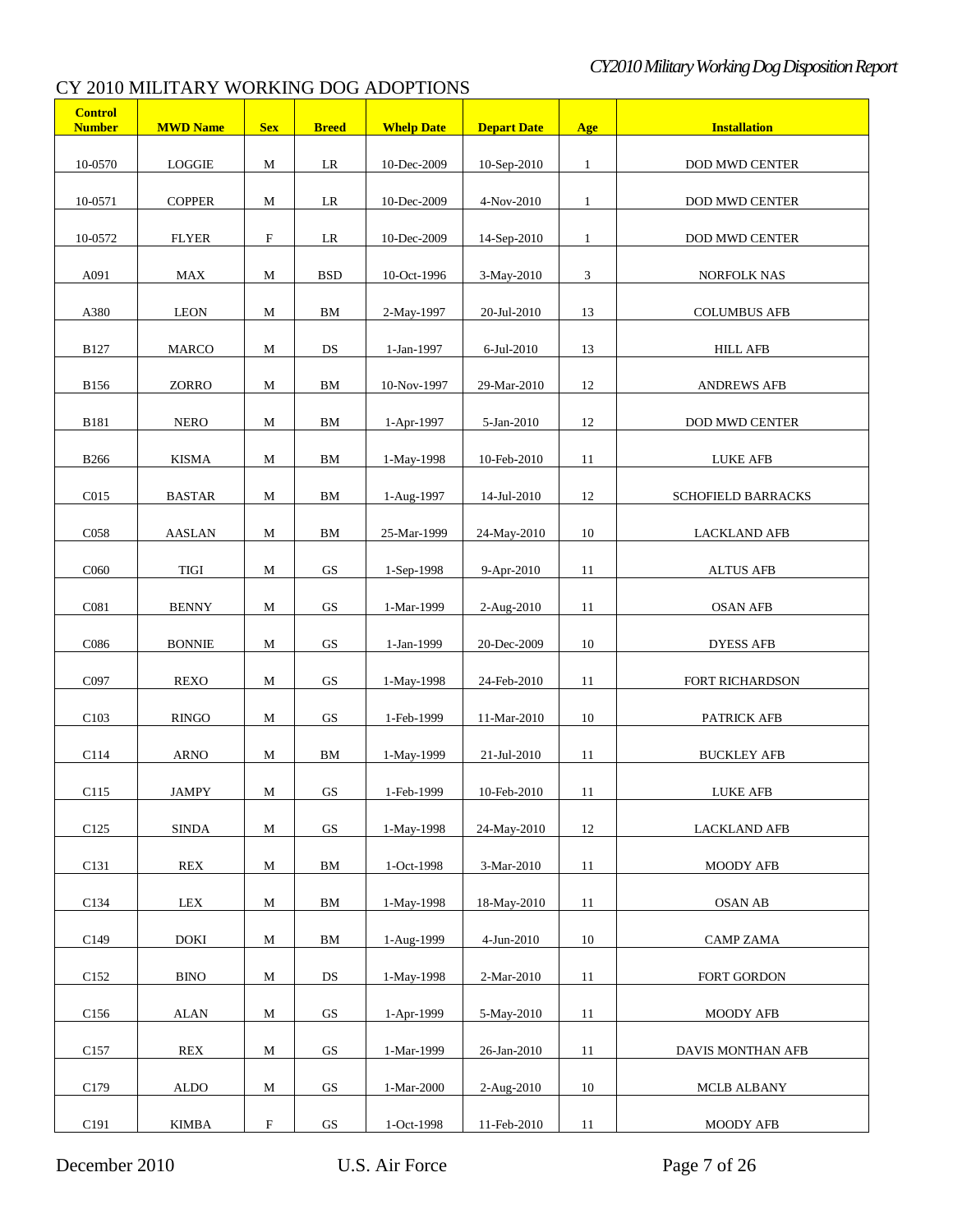| <b>Control</b><br><b>Number</b> | <b>MWD Name</b> | <b>Sex</b>                | <b>Breed</b>           | <b>Whelp Date</b> | <b>Depart Date</b> | Age | <b>Installation</b>       |
|---------------------------------|-----------------|---------------------------|------------------------|-------------------|--------------------|-----|---------------------------|
| C <sub>216</sub>                | <b>RONNY</b>    | $\mathbf M$               | GS                     | 1-Jun-1998        | $1-Oct-2010$       | 12  | <b>NSB GROTON</b>         |
| C <sub>226</sub>                | <b>ROY</b>      | $\mathbf M$               | BM                     | 4-Aug-1999        | 8-Nov-2010         | 11  | <b>VANCE AFB</b>          |
| C <sub>232</sub>                | <b>BRENT</b>    | $\mathbf M$               | GS                     | 10-Jan-1999       | 12-Jul-2010        | 11  | SCHOFIELD BARRACKS        |
| C <sub>252</sub>                | <b>RICO</b>     | M                         | ${\bf BM}$             | 1-Dec-1998        | 2-Aug-2010         | 11  | <b>SCHOFIELD BARRACKS</b> |
| C <sub>260</sub>                | <b>CHYBA</b>    | $\boldsymbol{\mathrm{F}}$ | $\operatorname{GS}$    | 1-May-1999        | 9-Mar-2010         | 10  | <b>STUTTGART</b>          |
| C <sub>265</sub>                | <b>KORA</b>     | $\boldsymbol{\mathrm{F}}$ | $\mathbf{G}\mathbf{S}$ | 10-Aug-1999       | 13-May-2010        | 10  | SCHOFIELD BARRACKS        |
| D019                            | BAK             | $\mathbf M$               | $\mathbf{G}\mathbf{S}$ | 1-Jul-1999        | 16-Jul-2009        | 9   | <b>NAS LEMOORE</b>        |
| D <sub>021</sub>                | <b>MARKO</b>    | $\mathbf M$               | $\operatorname{GS}$    | 1-Oct-1999        | 13-May-2010        | 10  | DOD PROTECTIVE SERVICE    |
| D028                            | BAK             | $\mathbf M$               | BM                     | 1-Jan-1999        | 17-Nov-2010        | 11  | <b>MACDILL AFB</b>        |
| D <sub>0</sub> 31               | <b>BBRANDT</b>  | M                         | ${\bf BM}$             | 3-Apr-2000        | 13-Aug-2010        | 10  | WHITEMAN AFB              |
| D034                            | <b>BOBBY</b>    | M                         | $\mathbf{G}\mathbf{S}$ | 1-Jun-1999        | 24-Nov-2010        | 11  | <b>KEESLER AFB</b>        |
| D043                            | <b>CCHYNA</b>   | $\boldsymbol{\mathrm{F}}$ | ${\bf BM}$             | 3-Apr-2000        | 28-Oct-2010        | 10  | MCAS CHERRY POINT         |
| D <sub>044</sub>                | <b>MATHYS</b>   | $\mathbf M$               | $\mathbf{G}\mathbf{S}$ | 1-Sep-1999        | 14-May-2010        | 10  | <b>COLUMBUS AFB</b>       |
| D <sub>060</sub>                | <b>PACO</b>     | $\mathbf M$               | ${\rm BM}$             | 1-Jul-1999        | 7-Jan-2010         | 10  | <b>WILLOW GROVE</b>       |
| D067                            | <b>DANY</b>     | $\mathbf M$               | GS                     | 12-Jan-2000       | 2-Sep-2010         | 10  | MCB 29 PALMS              |
| D070                            | <b>PYTHON</b>   | M                         | BM                     | 10-Feb-1999       | 3-Jun-2010         | 11  | FORT BRAGG                |
| D078                            | <b>HOSTEN</b>   | M                         | $\operatorname{GS}$    | 1-Jul-1999        | 26-Mar-2010        | 11  | SOTO CANO AB              |
| D <sub>099</sub>                | <b>BOETZO</b>   | М                         | <b>GS</b>              | 1-May-1999        | 10-Mar-2010        | 10  | NS ATSUGI                 |
| D101                            | KAI             | M                         | BM                     | 1-Nov-1999        | 9-Jun-2010         | 10  | <b>TRAVIS AFB</b>         |
| D <sub>141</sub>                | <b>BRIX</b>     | М                         | GS                     | 1-Mar-2000        | 6-Jan-2010         | 9   | <b>SWFPAC</b>             |
| D <sub>150</sub>                | ARGO            | М                         | GS                     | 1-Oct-1999        | 16-Feb-2010        | 10  | <b>MOODY AFB</b>          |
| D <sub>171</sub>                | <b>HASSO</b>    | М                         | GS                     | 1-Mar-1999        | 13-Feb-2009        | 9   | <b>NS SAN DIEGO</b>       |
| D173                            | BAK             | M                         | GS                     | 1-May-1999        | 15-Nov-2010        | 11  | YOKOSUKA NB               |
| D <sub>190</sub>                | <b>DRAGO</b>    | М                         | GS                     | 1-Nov-1999        | 1-Sep-2010         | 10  | NS MAYPORT                |
| D <sub>197</sub>                | <b>BOND</b>     | М                         | GS                     | 1-Oct-1999        | 8-Sep-2010         | 10  | <b>CAMP ZAMA</b>          |
| D214                            | <b>DDAMIAN</b>  | $\mathbf M$               | BM                     | 15-May-2000       | 20-Oct-2010        | 10  | DEP UNIT, SAN DIEGO       |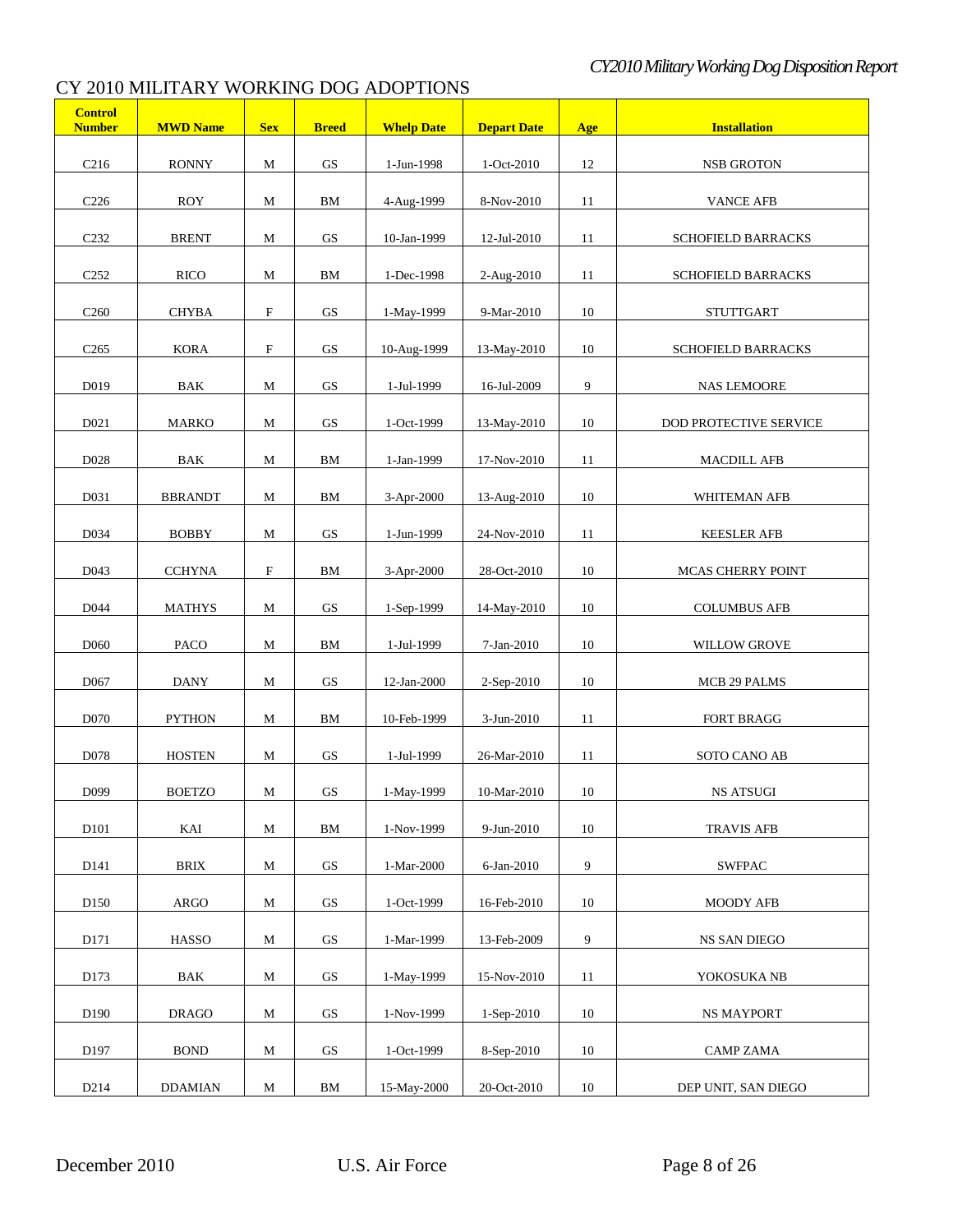| <b>Control</b><br><b>Number</b> | <b>MWD Name</b>       | <b>Sex</b>  | <b>Breed</b>           | <b>Whelp Date</b> | <b>Depart Date</b> | Age    | <b>Installation</b>   |
|---------------------------------|-----------------------|-------------|------------------------|-------------------|--------------------|--------|-----------------------|
| D235                            | <b>HUNTER</b>         | М           | GS                     | 26-Jun-1999       | 9-Jul-2010         | 10     | <b>ANDREWS AFB</b>    |
| D <sub>246</sub>                | ROC                   | M           | BМ                     | 1-Feb-2000        | 10-Feb-2010        | 10     | <b>LUKE AFB</b>       |
| D <sub>257</sub>                | <b>NERO</b>           | M           | GS                     | 18-Apr-2000       | 9-Apr-2010         | 9      | MCB CAMP LEJEUNE      |
| D <sub>260</sub>                | <b>KIMON</b>          | M           | GS                     | 31-Jan-2000       | 22-Jun-2010        | 10     | <b>FORT RUCKER</b>    |
|                                 |                       |             |                        |                   |                    |        |                       |
| E023                            | ARGO                  | M           | BM                     | 30-Nov-2000       | $10-May-2010$      | 10     | NS SAN DIEGO          |
| E029                            | GAS                   | M           | GS                     | 1-Apr-1999        | 21-May-2010        | 10     | <b>EDWARDS AFB</b>    |
| E039                            | <b>BORRIS</b>         | M           | BМ                     | 1-Jan-2000        | 12-Oct-2010        | 10     | MCRD SAN DIEGO        |
| E043                            | <b>ROBBY</b>          | M           | BМ                     | 1-Jan-2001        | 16-Feb-2010        | 9      | <b>BARKSDALE AFB</b>  |
| E053                            | <b>CHEENO</b>         | M           | BМ                     | 1-Feb-2000        | 21-Jan-2010        | 9      | <b>DOD MWD CENTER</b> |
| E063                            | <b>DINO</b>           | M           | GS                     | 31-Oct-2000       | 29-Jul-2010        | 9      | <b>FORT BRAGG</b>     |
| E076                            | <b>CVEN</b>           | M           | GS                     | $1-Aug-2000$      | 29-Dec-2009        | 9      | DEP UNIT, SAN DIEGO   |
| E081                            | <b>NEMO</b>           | M           | BM                     | 1-Jan-2000        | 11-Sep-2010        | 10     | <b>DOD MWD CENTER</b> |
| E089                            | <b>ARON</b>           | M           | GS                     | 1-Jun-2000        | 26-Apr-2010        | 9      | <b>NELLIS AFB</b>     |
| E091                            | <b>BENN</b>           | M           | GS                     | 1-Jan-2000        | 30-Jun-2010        | 8      | <b>DOD MWD CENTER</b> |
| E093                            | BOY                   | M           | BM                     | 1-Mar-2000        | 24-Dec-2009        | 9      | <b>NAS OCEANA</b>     |
| E096                            | <b>CEASAR</b>         | М           | GS                     | 31-Oct-2000       | 16-Dec-2010        | 10     | NS KEY WEST           |
| E103                            | ZASKO                 | М           | BM                     | 1-Jan-2000        | 1-Feb-2010         | 10     | <b>DYESS AFB</b>      |
| E111                            | $\operatorname{ARIS}$ |             | $\operatorname{GS}$    | 1-Dec-1999        | 25-Oct-2010        | $10\,$ |                       |
|                                 |                       | M           |                        |                   |                    |        | SEYMOUR-JOHNSON, NC   |
| E137                            | NICK                  | $\mathbf M$ | $\mathbf{G}\mathbf{S}$ | 14-Sep-2000       | 13-Apr-2010        | 9      | <b>MCLB ALBANY</b>    |
| E145                            | ROGUE                 | M           | BM                     | 20-Apr-2000       | 31-Dec-2009        | 9      | <b>BARKSDALE AFB</b>  |
| E152                            | <b>IRANO</b>          | M           | $\operatorname{GS}$    | 20-Feb-2000       | 20-Apr-2010        | 10     | <b>KADENA AB</b>      |
| E154                            | <b>BUDDY</b>          | $\mathbf M$ | $\rm{CBR}$             | 1-Jul-1999        | 15-Apr-2010        | 10     | <b>DOD MWD CENTER</b> |
| E159                            | <b>BRENDA</b>         | $\mathbf F$ | BM                     | 29-Mar-2000       | 26-Feb-2010        | 9      | <b>NAS GUAM</b>       |
| E184                            | <b>RICO</b>           | M           | BM                     | 1-Sep-2000        | 29-Jun-2010        | 9      | <b>AVIANO AB</b>      |
| E197                            | <b>MALTA</b>          | ${\bf F}$   | BM                     | 1-Mar-2001        | 1-Oct-2010         | 9      | TSA-SAN ANTONIO       |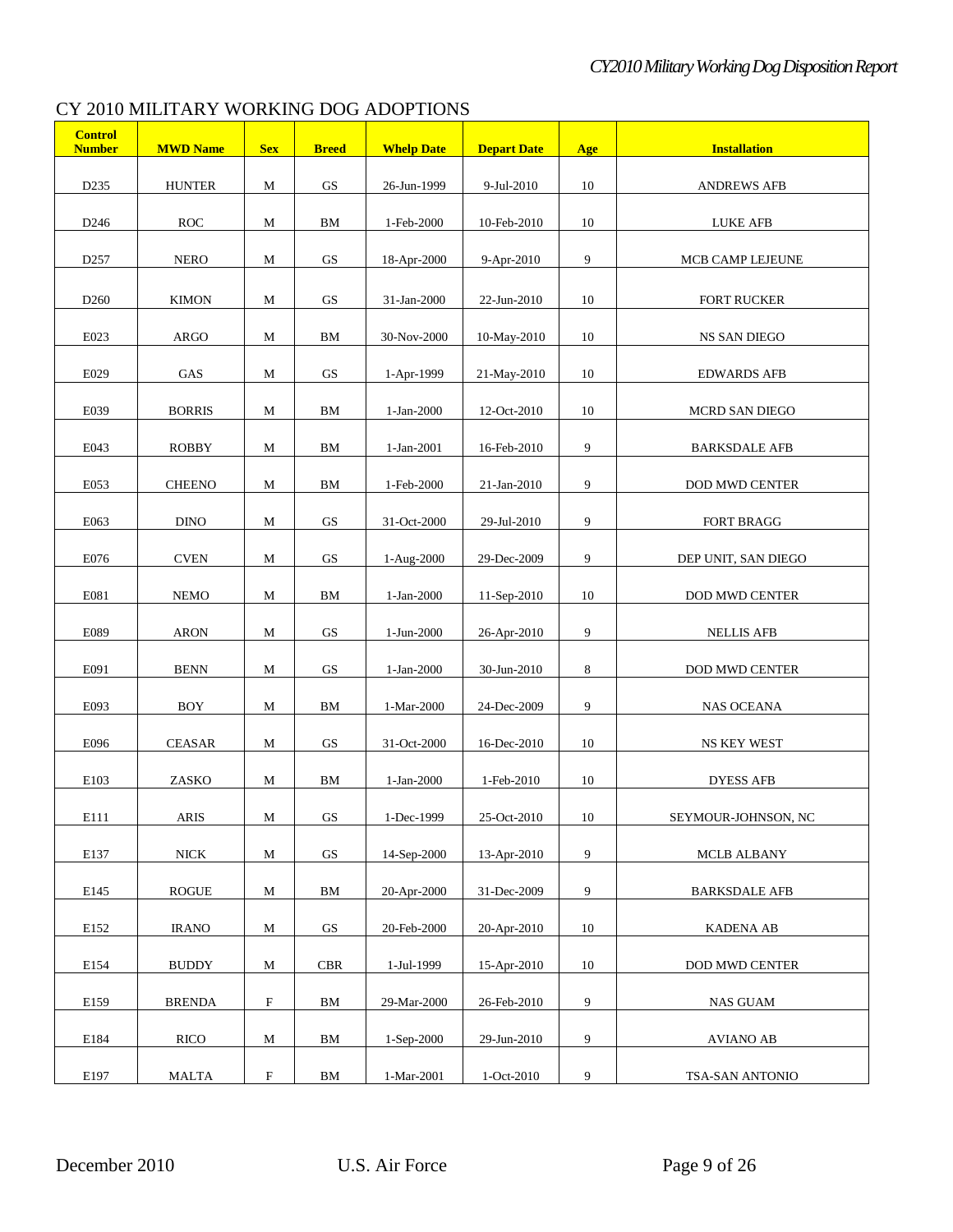| <b>Control</b><br><b>Number</b> | <b>MWD Name</b> | <b>Sex</b>                | <b>Breed</b>           | <b>Whelp Date</b> | <b>Depart Date</b> | Age     | <b>Installation</b>    |
|---------------------------------|-----------------|---------------------------|------------------------|-------------------|--------------------|---------|------------------------|
| E <sub>203</sub>                | HASSO           | М                         | GS                     | 1-Sep-1999        | 28-Dec-2009        | 10      | FORT LEAVENWORTH       |
| E213                            | <b>BENI</b>     | M                         | $\operatorname{GS}$    | 1-Oct-2000        | 10-Aug-2010        | 9       | <b>ROBINS AFB</b>      |
| E254                            | <b>CISKO</b>    | M                         | ${\bf BM}$             | 1-Mar-2001        | 1-Sep-2010         | 9       | <b>MCAS MIRAMAR</b>    |
| E285                            | <b>RITA</b>     | $\boldsymbol{\mathrm{F}}$ | $\operatorname{GS}$    | 1-Jan-2000        | 28-Jan-2010        | 10      | <b>CAMP PENDLETON</b>  |
| E289                            | <b>ANNA</b>     | $\boldsymbol{\mathrm{F}}$ | GS                     | 1-Mar-2001        | 4-Apr-2010         | 9       | <b>BAUMHOLDER</b>      |
| E290                            | <b>SPIKE</b>    | $\mathbf M$               | ${\bf BM}$             | 1-Mar-2001        | 10-Sep-2010        | 9       | TYNDALL AFB            |
| E296                            | <b>NERO</b>     | M                         | GS                     | 1-Mar-2001        | 7-Sep-2010         | 9       | <b>ELLSWORTH AFB</b>   |
| E316                            | MAX             | M                         | $\operatorname{GS}$    | 21-May-2000       | 23-Apr-2010        | 9       | <b>MCLB BARSTOW</b>    |
| F017                            | <b>ANTY</b>     | M                         | $\operatorname{GS}$    | 29-Aug-2001       | 13-Aug-2010        | 9       | SIGONELLA              |
| F021                            | $\rm DINA$      | $\boldsymbol{\mathrm{F}}$ | ${\rm BM}$             | 15-Sep-2000       | 2-Aug-2010         | 9       | <b>DOD MWD CENTER</b>  |
| F031                            | <b>EUKAY</b>    | $\mathbf M$               | ${\rm BM}$             | 15-Sep-2001       | 29-Oct-2010        | 9       | <b>VANCE AFB</b>       |
| F056                            | <b>SNIPER</b>   | $\mathbf M$               | $\operatorname{GS}$    | 1-Oct-2000        | 30-Oct-2010        | 9       | <b>NELLIS AFB</b>      |
| F068                            | BRIT            | М                         | $\mathbf{G}\mathbf{S}$ | 31-Aug-2001       | 26-May-2010        | $8\,$   | <b>SCOTT AFB</b>       |
| F088                            | <b>BARNY</b>    | М                         | $\mathbf{G}\mathbf{S}$ | 31-Aug-2001       | 9-Mar-2010         | $\,8\,$ | DOD MWD CENTER         |
| F096                            | <b>CHICO</b>    | M                         | ${\bf BM}$             | 28-Feb-2001       | 12-Aug-2010        | 9       | <b>JB LEWIS-MCHORD</b> |
| F136                            | <b>NATAN</b>    | $\mathbf M$               | GS                     | 31-Jul-2001       | 12-Jan-2010        | 8       | <b>DOD MWD CENTER</b>  |
| F164                            | <b>HARKA</b>    | F                         | ${\rm BM}$             | 1-May-2001        | 13-Apr-2010        | 8       | YOKOSUKA NB            |
| F170                            | <b>BRIX</b>     | М                         | <b>GS</b>              | $1 - Anr - 2001$  | $12-Mav-2010$      | 9       | <b>DOD MWD CENTER</b>  |
| F183                            | <b>BRIX</b>     | M                         | GS                     | 15-Mar-2001       | 13-May-2010        | 9       | <b>LAUGHLIN AFB</b>    |
| F186                            | <b>CEZAR</b>    | M                         | GS                     | 25-Jan-2003       | 24-Aug-2010        | $\tau$  | DOD MWD CENTER         |
| F198                            | BRIK            | М                         | GS                     | 13-Dec-2001       | 2-Nov-2010         | 8       | CAMP PENDLETON         |
| F <sub>203</sub>                | <b>JAREK</b>    | М                         | GS                     | 9-Jul-2002        | 15-Apr-2010        | $\tau$  | RAF MILDENHALL         |
| F <sub>221</sub>                | <b>BEN</b>      | M                         | GS                     | 18-Feb-2001       | 22-Jan-2010        | 8       | <b>DOD MWD CENTER</b>  |
| F <sub>227</sub>                | <b>GRIS</b>     | М                         | GS                     | 12-Jan-2001       | 15-Jan-2010        | 9       | MCB CAMP LEJEUNE       |
| F <sub>252</sub>                | <b>CRIS</b>     | М                         | BМ                     | 15-Aug-2001       | 1-Jun-2010         | 8       | <b>MIESAU</b>          |
| F <sub>262</sub>                | <b>BANNI</b>    | M                         | GS                     | 15-Oct-2001       | 25-Jun-2010        | $\,8\,$ | DOD MWD CENTER         |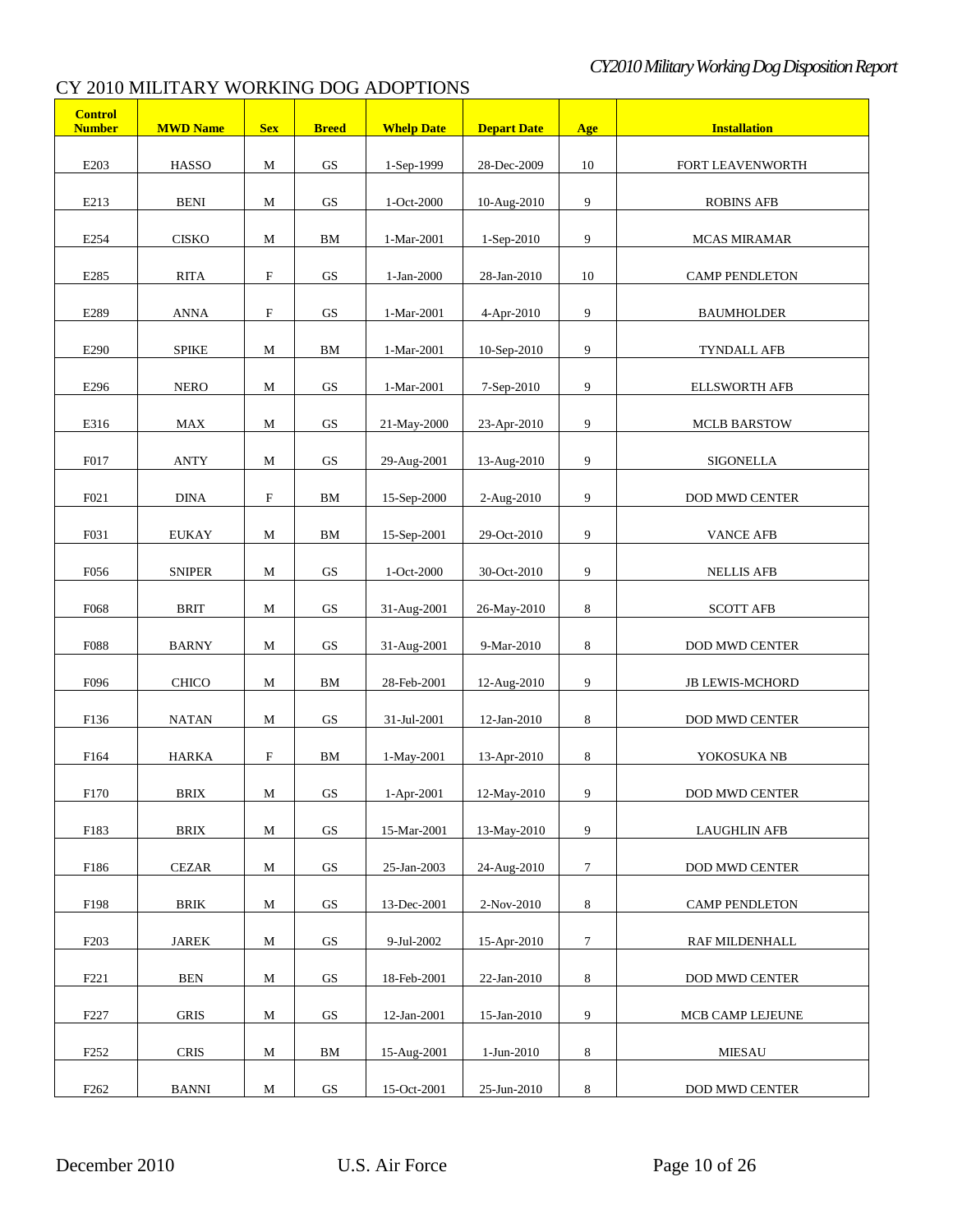| <b>Control</b><br><b>Number</b> | <b>MWD Name</b> | <b>Sex</b>                | <b>Breed</b>           | <b>Whelp Date</b> | <b>Depart Date</b> | Age              | <b>Installation</b>      |
|---------------------------------|-----------------|---------------------------|------------------------|-------------------|--------------------|------------------|--------------------------|
| F <sub>272</sub>                | AIDA            | $\mathbf F$               | GS                     | 21-Feb-2002       | 21-Jan-2010        | 7                | SPANGDAHLEM AFB          |
| F <sub>2</sub> 84               | <b>DASTY</b>    | М                         | GS                     | 7-Sep-2001        | 15-Jul-2010        | 8                | <b>MOUNTAIN HOME AFB</b> |
| F <sub>290</sub>                | ZAK             | М                         | GS                     | 6-Jan-2001        | 10-Feb-2010        | 8                | DOD MWD CENTER           |
| F312                            | <b>BAGIR</b>    | М                         | GS                     | 15-May-2001       | 21-Oct-2010        | 9                | <b>KINGS BAY</b>         |
| F316                            | ROXY            | F                         | BМ                     | 15-Mar-2002       | 6-Oct-2010         | 8                | <b>AIR FORCE ACADEMY</b> |
| F317                            | <b>HOBBY</b>    | М                         | GS                     | 8-Feb-2002        | 22-Apr-2010        | 8                | DOD MWD CENTER           |
| F339                            | <b>BONNIE</b>   | F                         | BМ                     | 15-Oct-2001       | 4-Aug-2010         | 8                | <b>MCAS MIRAMAR</b>      |
| F344                            | <b>REX</b>      | $\mathbf M$               | BM                     | 16-Nov-2000       | 15-Jul-2010        | 9                | <b>MACDILL AFB</b>       |
| F367                            | <b>BENY</b>     | $\mathbf M$               | <b>GS</b>              | 7-Oct-2001        | 22-Jan-2010        | 8                | <b>CAMP PENDLETON</b>    |
| F369                            | <b>CAR</b>      | М                         | GS                     | 17-May-2002       | 13-Feb-2010        | 8                | <b>QUANTICO MCB</b>      |
| F398                            | ROLF            | М                         | $\operatorname{GS}$    | 14-Mar-2002       | 17-Feb-2010        | $\tau$           | QUANTICO MCB             |
| F401                            | <b>GERDA</b>    | ${\bf F}$                 | BM                     | 14-Jan-2001       | 27-Apr-2010        | 9                |                          |
|                                 |                 |                           |                        |                   |                    |                  | FORT JACKSON             |
| F408                            | <b>ANETA</b>    | F                         | GS                     | 23-Jun-2001       | 8-Jul-2010         | 9                | <b>SHAW AFB</b>          |
| F417                            | <b>BONIFAC</b>  | М                         | GS                     | 26-Feb-2002       | 13-Aug-2010        | 8                | MCB CAMP LEJEUNE         |
| F418                            | ROXY            | F                         | BМ                     | 1-Dec-2000        | 29-Dec-2009        | 9                | <b>FORT LEE</b>          |
| F435                            | <b>FFRANKI</b>  | $\boldsymbol{\mathrm{F}}$ | BM                     | 25-Jun-2002       | $16$ -Jun-2010     | $\tau$           | <b>DOD MWD CENTER</b>    |
| F450                            | <b>BLECK</b>    | М                         | GS                     | 1-Mar-2002        | $22-Apr-2010$      | 8                | <b>DOD MWD CENTER</b>    |
| F452                            | ZAK             | $\mathbf M$               | ${\bf BM}$             | 1-May-2002        | 28-Apr-2010        | $\boldsymbol{7}$ | FE WARREN AFB            |
| F457                            | <b>KRIS</b>     | $\mathbf M$               | $\operatorname{GS}$    | 1-Apr-2002        | 29-Mar-2010        | $\,8\,$          | DAVIS-MONTHAN AFB        |
| F466                            | MAX             | $\mathbf M$               | $\operatorname{GS}$    | 1-Sep-2002        | 22-Feb-2010        | $\tau$           | FORT BENNING             |
| F467                            | <b>JIMMY</b>    | $\mathbf M$               | $\mathbf{G}\mathbf{S}$ | 1-Sep-2002        | 26-Mar-2010        | $\tau$           | <b>QUANTICO MCB</b>      |
| F468                            | <b>ASTOR</b>    | $\mathbf M$               | $\mathbf{G}\mathbf{S}$ | 1-Jul-2002        | 30-Jun-2010        | $\tau$           | <b>AVIANO AFB</b>        |
| F482                            | <b>LODD</b>     | M                         | GS                     | 1-Sep-2002        | 24-Mar-2010        | $\tau$           | DOD MWD CENTER           |
|                                 |                 |                           |                        |                   |                    |                  |                          |
| F486                            | <b>TINO</b>     | $\mathbf M$               | BM                     | 1-Jul-2002        | 29-Jun-2010        | $\tau$           | <b>CAMP PENDLETON</b>    |
| F574                            | <b>RENATO</b>   | M                         | GS                     | 1-Jul-2002        | 23-Mar-2010        | $7\phantom{.0}$  | NSB GROTON               |
| F588                            | <b>SILVER</b>   | $\mathbf M$               | BM                     | 1-Apr-2002        | 22-Oct-2010        | $\,8\,$          | <b>QUANTICO MCB</b>      |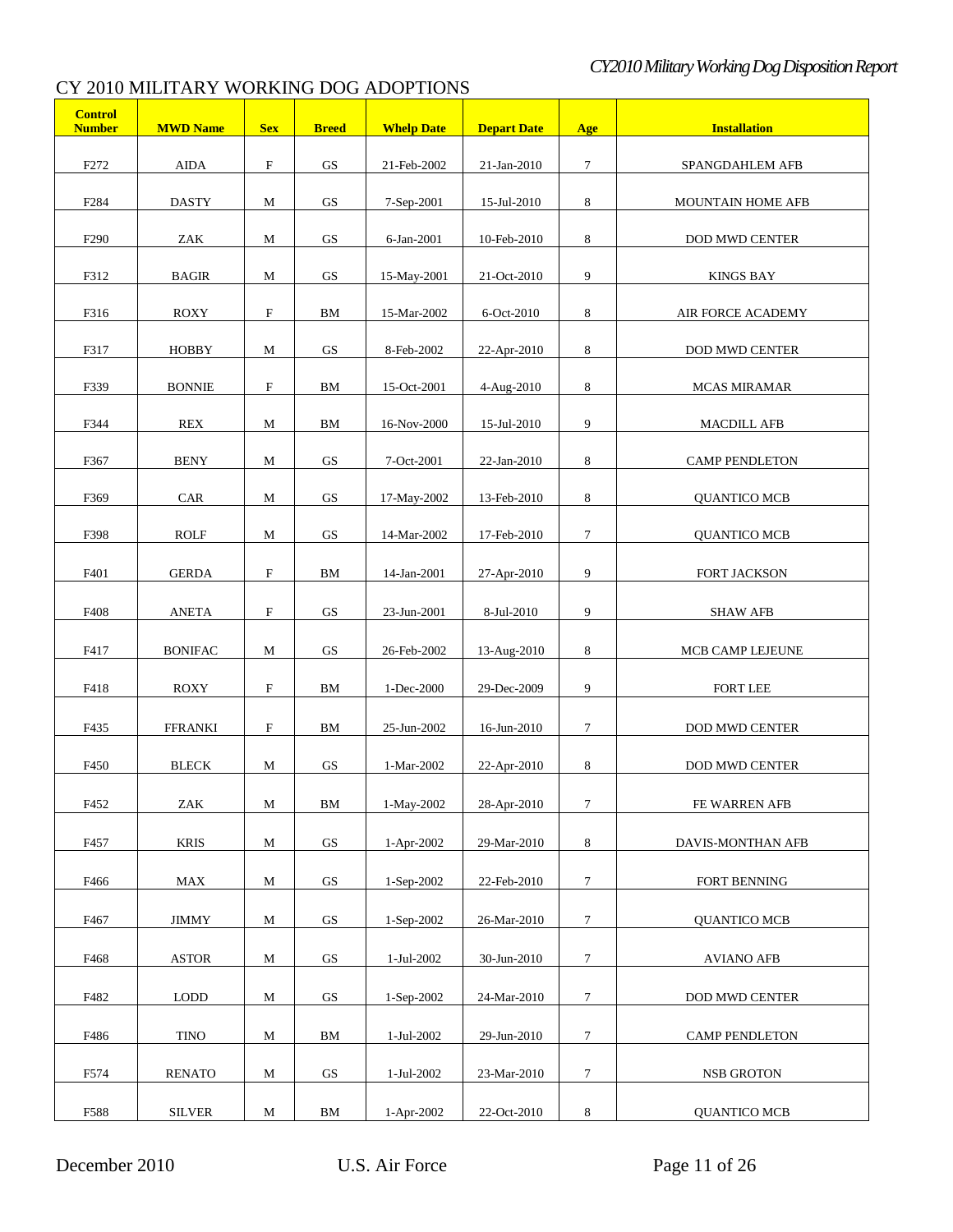| <b>Control</b><br><b>Number</b> | <b>MWD Name</b>             | <b>Sex</b>                | <b>Breed</b>           | <b>Whelp Date</b>         | <b>Depart Date</b>        | Age             | <b>Installation</b>                         |
|---------------------------------|-----------------------------|---------------------------|------------------------|---------------------------|---------------------------|-----------------|---------------------------------------------|
| F594                            | <b>DOLLAR</b>               | М                         | GS                     | 1-Jun-2002                | 13-Aug-2010               | 7               | <b>NS SASEBO</b>                            |
| F702                            | RAJA                        | $\boldsymbol{\mathrm{F}}$ | BМ                     | 31-Jul-2001               | 29-Jul-2010               | 9               | FORT LEONARD WOOD                           |
| F713                            | TMA                         | М                         | LR                     | 1-May-2001                | 27-Jul-2010               | 9               | FORT LEONARD WOOD                           |
| F714                            | SAM                         | М                         | LR                     | 1-May-2001                | 13-Jan-2010               | $\mathbf{1}$    | FORT LEONARD WOOD                           |
| H <sub>029</sub>                | <b>ZICO</b>                 | M                         | GS                     | 29-Jan-2002               | 13-Aug-2010               | 8               | <b>LACKLAND AFB</b>                         |
| H053                            | <b>CONDOR</b>               | M                         | $\mathbf{G}\mathbf{S}$ | 10-Feb-2003               | 26-Jan-2010               | $\tau$          | <b>CAMP PENDLETON</b>                       |
| H067                            | <b>CHEF</b>                 | $\mathbf M$               | ${\rm BM}$             | 1-Jun-2002                | 4-Dec-2009                | 7               | DEP UNIT, SAN DIEGO                         |
| H <sub>069</sub>                | <b>IWAN</b>                 | $\mathbf M$               | GS                     | 11-Dec-2002               | 8-Apr-2010                | 7               | <b>FORT LEE</b>                             |
| H072                            | <b>RACIY</b>                | $\mathbf M$               | $\operatorname{GS}$    | 15-Aug-2001               | 6-May-2010                | 8               | <b>MALMSTROM AFB</b>                        |
| H <sub>077</sub>                | <b>HHOPE</b>                | $\boldsymbol{\mathrm{F}}$ | ${\bf BM}$             | 30-Jan-2003               | 29-Nov-2010               | $\tau$          | <b>KADENA AB</b>                            |
| H114                            | <b>ASKAN</b>                | M                         | GS                     | 1-Mar-2003                | 10-Aug-2010               | $\tau$          | <b>DOD MWD CENTER</b>                       |
| H116                            | <b>ALEX</b>                 | М                         | $\operatorname{GS}$    | 15-Dec-2001               | 17-Mar-2010               | 8               | HOLLOMAN AFB                                |
| H <sub>209</sub>                | <b>BADDY</b>                | $\mathbf M$               | $\operatorname{GS}$    | 14-Mar-2003               | $25$ -Jan-2010 $\,$       | 6               | <b>EGLIN AFB</b>                            |
| H <sub>268</sub>                | <b>CINDY</b>                | $\boldsymbol{\mathrm{F}}$ | $\operatorname{GS}$    | 1-Apr-2003                | 8-Jul-2010                | $\tau$          | <b>CAMP PENDLETON</b>                       |
| H <sub>273</sub>                | <b>ANNA</b>                 | $\boldsymbol{\mathrm{F}}$ | $\operatorname{GS}$    | 8-Dec-2001                | 10-May-2010               | 8               | <b>NSA BAHRAIN</b>                          |
| H <sub>289</sub>                | <b>BLADE</b>                | М                         | DS                     | 16-Feb-2002               | 16-Aug-2010               | 8               | MCB QUANTICO                                |
| H323                            | <b>EMIR</b>                 | M                         | $\operatorname{GS}$    | 1-Aug-2003                | 20-Feb-2010               | 6               | <b>KIRTLAND AFB</b>                         |
| H366                            | $\rm{DOBO}$                 | М                         | <b>VIZSLA</b>          | 1-Mar-2003                | 22-Jan-2010               | 6               | MCB CAMP LEJEUNE                            |
| J006                            | <b>LESKO</b>                | $\mathbf M$               | GS                     | 1-Oct-2002                | 22-Mar-2010               | $7\phantom{.0}$ | NS SEWELLS PT                               |
| J077                            | <b>BOREK</b>                | $\mathbf M$               | LR                     | 1-Mar-2003                | 23-Aug-2010               | $\tau$          | <b>GRAND FORKS AFB</b>                      |
| J190                            | <b>CHITA</b>                | $\mathbf F$               | BM                     | 1-Feb-2004                | 25-Jun-2010               | 6               | <b>DOD MWD CENTER</b>                       |
|                                 |                             |                           |                        |                           |                           |                 |                                             |
| J201                            | <b>FULLES</b>               | M                         | GS                     | 1-Mar-2004                | 4-Aug-2010<br>30-Sep-2010 | 6<br>$\tau$     | DOD MWD CENTER                              |
| J233                            | <b>WISUM</b>                | M                         | GS                     | 1-Jul-2003                |                           |                 | <b>KIRTLAND AFB</b>                         |
| J244                            | <b>ASTOR</b>                | М                         | GS                     | 10-Jan-2004               | 23-Nov-2010               | 6               | <b>DOD MWD CENTER</b>                       |
| J248<br>J252                    | <b>ROCKY</b><br><b>NICK</b> | М<br>M                    | BM<br>GS               | 21-Sep-2002<br>5-Dec-2003 | 9-Aug-2010<br>7-Sep-2010  | 7<br>6          | AIR FORCE ACADEMY<br><b>GRAND FORKS AFB</b> |

# CY 2010 MILITARY WORKING DOG ADOPTIONS

December 2010 U.S. Air Force Page 12 of 26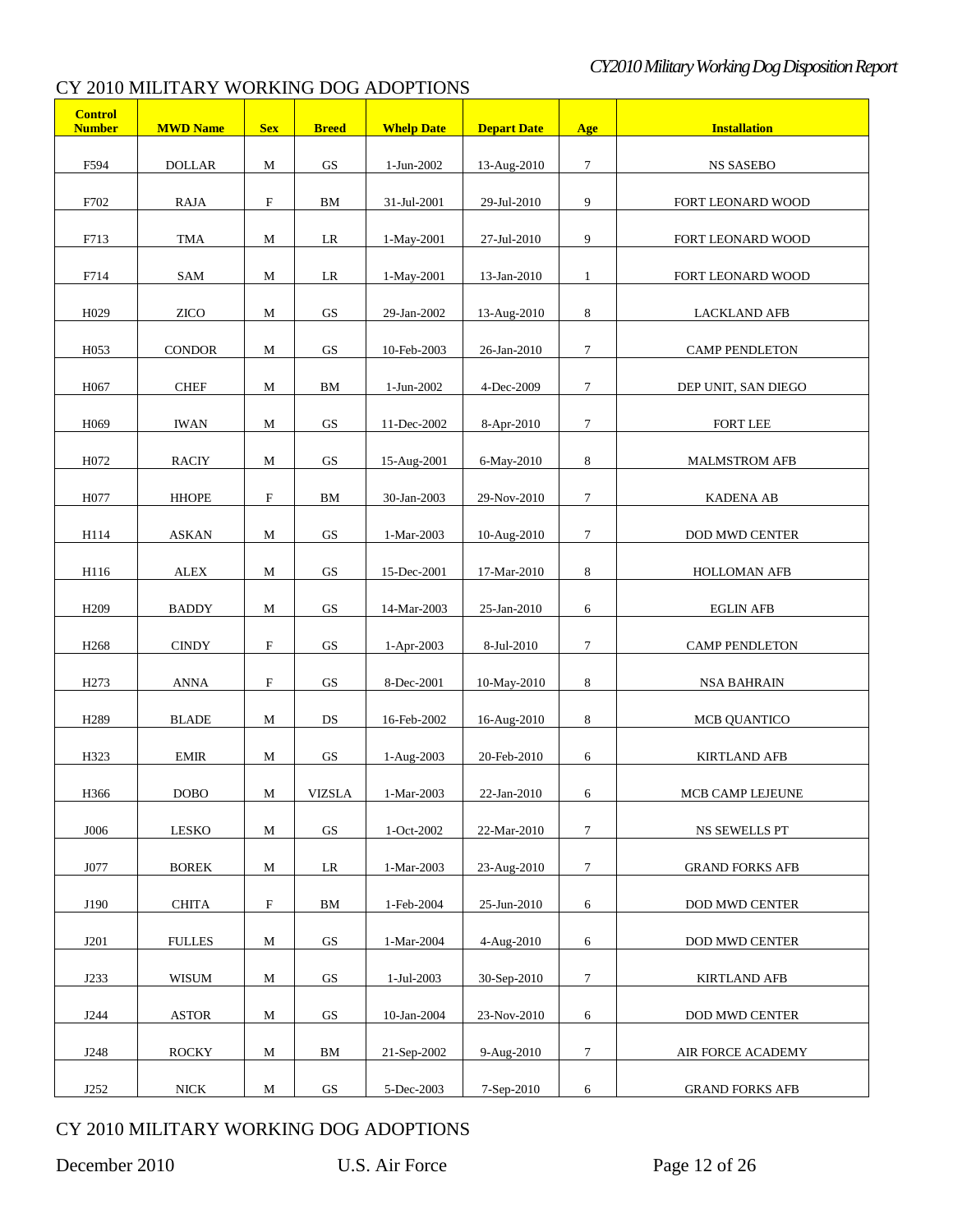| <b>Control</b><br><b>Number</b> | <b>MWD Name</b> | <b>Sex</b>                | <b>Breed</b>           | <b>Whelp Date</b> | <b>Depart Date</b> | Age            | <b>Installation</b>   |
|---------------------------------|-----------------|---------------------------|------------------------|-------------------|--------------------|----------------|-----------------------|
| J283                            | <b>OOWEN</b>    | $\mathbf M$               | ${\rm BM}$             | 17-May-2004       | 31-Aug-2010        | 6              | WRIGHT-PATTERSON AFB  |
| J318                            | <b>UDO</b>      | $\mathbf M$               | LR                     | 2-Dec-2003        | 19-May-2010        | 6              | FORT MEADE            |
| J320                            | <b>RAMBO</b>    | $\mathbf M$               | $\operatorname{GS}$    | 9-Jun-2003        | 10-Mar-2010        | 6              | <b>NS ATSUGI</b>      |
| J386                            | <b>SPEEDY</b>   | $\mathbf M$               | LR                     | 15-Jun-2004       | 30-Mar-2010        | 5              | MCB 29 PALMS          |
| J430                            | <b>ICER</b>     | $\mathbf F$               | ${\rm BM}$             | 25-Oct-2003       | 30-Sep-2010        | 6              | DOD MWD CENTER        |
| J437                            | <b>BBILLI</b>   | $\mathbf F$               | LR                     | 26-Mar-2002       | 19-Jan-2010        | $\tau$         | <b>DOD MWD CENTER</b> |
| J480                            | <b>OSCAR</b>    | М                         | GS                     | 1-Jul-2004        | 19-May-2010        | 5              | FORT MEADE            |
| J486                            | <b>SZARIK</b>   | M                         | GS                     | 22-Aug-2003       | 19-Aug-2010        | $\tau$         | FORT HUACHUCA         |
| J519                            | <b>ARINA</b>    | $\mathbf F$               | GS                     | 22-Aug-2003       | 21-Jan-2010        | $\tau$         | SPANGDAHLEM AFB       |
| J535                            | $\rm{ACE}$      | М                         | LR                     | 10-Apr-2004       | 13-Aug-2010        | 6              | FORT LEONARD WOOD     |
| K058                            | <b>KICSI</b>    | М                         | GS                     | 7-Nov-2004        | 22-Sep-2010        | 5              | <b>FORT LEE</b>       |
| K133                            | <b>RRUBIO</b>   | М                         | ${\rm BM}$             | 3-Nov-2004        | 22-Jan-2010        | 5              | <b>STUTTGART</b>      |
| K159                            | <b>VVEGAS</b>   | $\boldsymbol{\mathrm{F}}$ | ${\rm BM}$             | 4-Mar-2005        | 2-Aug-2010         | 5              | DOD MWD CENTER        |
|                                 |                 | $\mathbf M$               | GS                     |                   |                    |                |                       |
| K192                            | SAM             |                           |                        | 1-Dec-2004        | 4-Jan-2010         | 5              | DOD MWD CENTER        |
| K212                            | <b>DINO</b>     | М                         | DS                     | 24-Feb-2005       | 27-Apr-2010        | 4              | MCB CAMP LEJEUNE      |
| K217                            | JACK            | $\mathbf M$               | LR                     | 28-Feb-2005       | 9-Jul-2010         | 5              | MCB CAMP LEJEUNE      |
| K227                            | <b>ZZAGER</b>   | $\mathbf M$               | ${\rm BM}$             | 5-Jun-2005        | 22-Jan-2010        | 4              | MCB CAMP LEJEUNE      |
| K247                            | <b>PEEKABOO</b> | $\mathbf{F}$              | LR                     | 3-Sep-2004        | 2-Jul-2010         | 5              | DOD MWD CENTER        |
| K362                            | <b>BOXI</b>     | $\mathbf M$               | ${\rm GS}$             | 10-Jun-2005       | 30-Mar-2010        | $\overline{4}$ | <b>HANSCOM AFB</b>    |
| K411                            | <b>GUERA</b>    | $\rm F$                   | $\rm LR$               | 6-Jun-2004        | 12-Feb-2010        | 5              | FORT JACKSON          |
| K477                            | PETI            | M                         | LR                     | 8-May-2005        | 6-Apr-2010         | $\overline{4}$ | MCB 29 PALMS          |
| K492                            | <b>GERO</b>     | M                         | $\mathbf{D}\mathbf{S}$ | 1-Nov-2004        | 30-Jul-2010        | 5              | <b>FORT LEWIS</b>     |
| L058                            | <b>BRACO</b>    | M                         | <b>GSHP</b>            | 16-Jun-2004       | 17-Aug-2010        | 6              | FORT LEONARD WOOD     |
| L078                            | <b>ORIS</b>     | M                         | $\operatorname{GS}$    | 15-May-2005       | 28-May-2010        | 5              | DOD MWD CENTER        |
| L084                            | KIM             | $\mathbf F$               | ${\rm BM}$             | 2-Oct-2005        | 25-Aug-2010        | $\overline{4}$ | <b>DOD MWD CENTER</b> |
| L200                            | <b>JEFKE</b>    | M                         | $\operatorname{GS}$    | 1-Dec-2005        | 25-Aug-2010        | $\mathfrak{S}$ | MCB 29 PALMS          |
| L201                            | <b>ATHOS</b>    | $\mathbf M$               | ${\bf BM}$             | 6-Aug-2003        | 23-Apr-2010        | 6              | <b>CAMP PENDLETON</b> |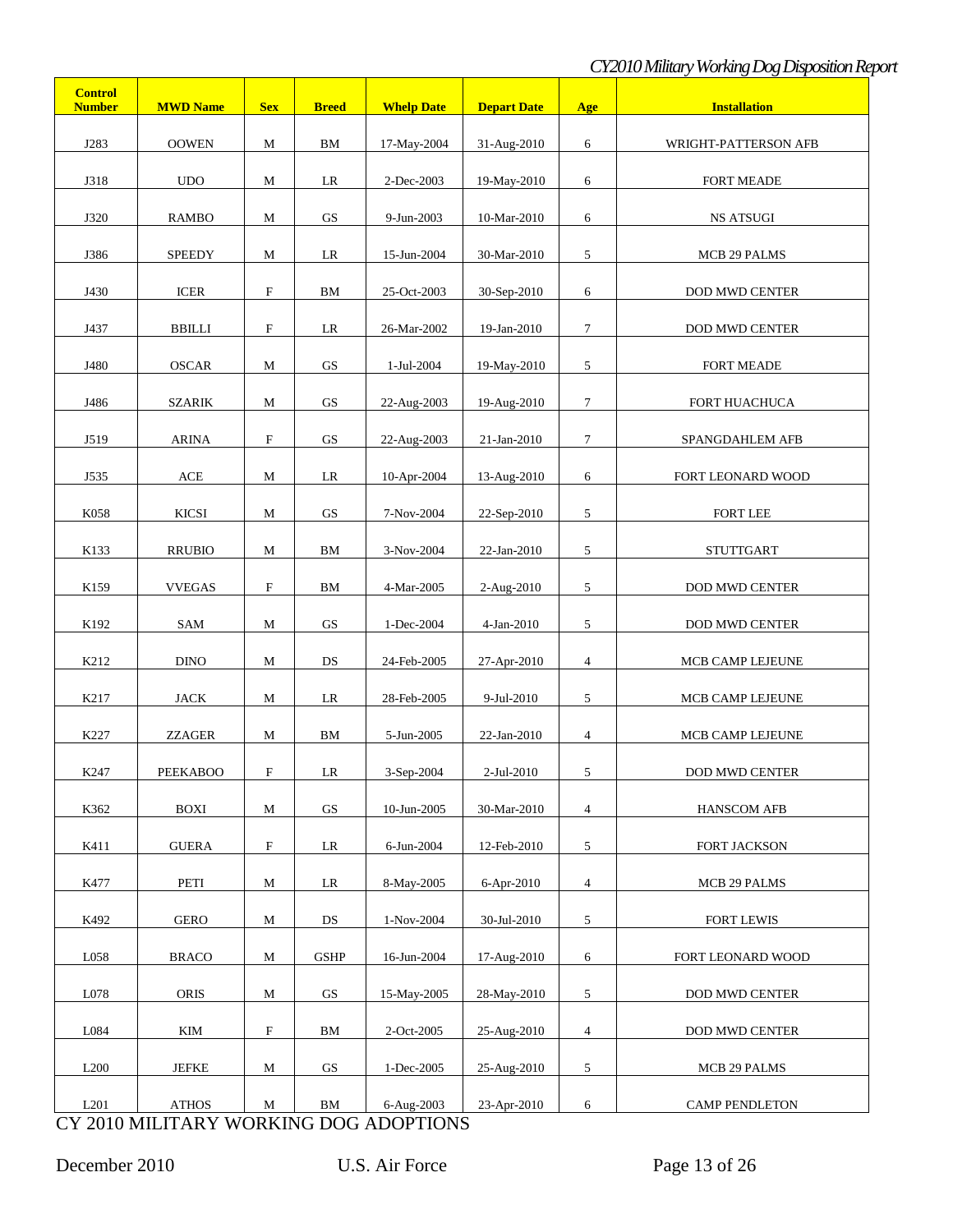| <b>Control</b><br><b>Number</b> | <b>MWD Name</b> | <b>Sex</b>                | <b>Breed</b> | <b>Whelp Date</b> | <b>Depart Date</b> | Age            | <b>Installation</b>   |
|---------------------------------|-----------------|---------------------------|--------------|-------------------|--------------------|----------------|-----------------------|
| L287                            | <b>BRENDA</b>   | $\mathbf F$               | GS           | 27-Oct-2005       | 12-Apr-2010        | $\overline{4}$ | <b>FORT LEWIS</b>     |
| L393                            | <b>MAGO</b>     | M                         | <b>BM</b>    | 1-Nov-2005        | 26-Apr-2010        | $\overline{4}$ | DOD MWD CENTER        |
| L474                            | RODY            | $\mathbf M$               | <b>BM</b>    | 4-Mar-2005        | 17-Jun-2010        | 5              | MCB CAMP LEJEUNE      |
| L482                            | REX             | $\mathbf M$               | BM           | 9-Jan-2005        | 26-Jul-2010        | $\mathfrak{S}$ | MCB CAMP LEJEUNE      |
| L533                            | <b>JOSH</b>     | $\mathbf M$               | <b>BM</b>    | 1-Nov-2005        | 9-Jul-2010         | $\overline{4}$ | MCB CAMP LEJEUNE      |
| L700                            | <b>MEKI</b>     | M                         | BM           | 22-Sep-2006       | 13-Aug-2010        | $\overline{4}$ | DOD MWD CENTER        |
| L725                            | <b>DINO</b>     | M                         | GS           | 1-Aug-2005        | 5-Feb-2010         | 3              | <b>DOD MWD CENTER</b> |
| M175                            | <b>SADIE</b>    | $\mathbf F$               | $\rm LR$     | 3-Oct-2004        | 17-Feb-2010        | 5              | <b>DOD MWD CENTER</b> |
| M223                            | <b>BELLA</b>    | $\mathbf F$               | GS           | 1-Jan-2007        | 17-Sep-2010        | $\mathfrak{Z}$ | <b>KIRTLAND AFB</b>   |
| M352                            | <b>TWIGS</b>    | M                         | ES           | 1-Nov-2006        | 22-Jan-2010        | $\mathfrak{Z}$ | DOD MWD CENTER        |
| M383                            | <b>RRAINES</b>  | $\mathbf F$               | LR           | 19-Feb-2007       | 7-May-2010         | 3              | DOD MWD CENTER        |
| M716                            | <b>BUCK</b>     | M                         | <b>GS</b>    | 15-May-2004       | 14-Jul-2010        | 6              | DOD MWD CENTER        |
| M758                            | <b>MAIK</b>     | M                         | GS           | 1-May-2007        | 15-Oct-2010        | 3              | DOD MWD CENTER        |
| M769                            | LABY            | M                         | LR           | 25-Aug-2007       | 22-Jan-2010        | $\overline{2}$ | DOD MWD CENTER        |
| M780                            | <b>JOMIA</b>    | M                         | <b>BM</b>    | 30-Aug-2007       | 2-Feb-2010         | $\overline{c}$ | DAVIS MONTHAN AFB     |
| M789                            | <b>ALEX</b>     | M                         | <b>GS</b>    | 8-May-2006        | 6-Aug-2010         | $\overline{4}$ | <b>CHARLESTON AFB</b> |
| N <sub>056</sub>                | <b>JENNI</b>    | $\boldsymbol{\mathrm{F}}$ | LR           | 1-Sep-2006        | 21-Sep-2010        | $\overline{4}$ | <b>IDD DETACHMENT</b> |
| N107                            | <b>LOLA</b>     | $\boldsymbol{\mathrm{F}}$ | LR           | 26-Jan-2007       | 16-Jul-2010        | 3              | DOD MWD CENTER        |
| N141                            | <b>BENTO</b>    | $\mathbf M$               | LR           | 16-Jun-2006       | 22-Jun-2010        | 4              | <b>DOD MWD CENTER</b> |
| N174                            | <b>COMET</b>    | M                         | LR           | 30-Oct-2005       | 23-Mar-2010        | 4              | <b>DOD MWD CENTER</b> |
| N194                            | <b>KONAN</b>    | M                         | $\rm LR$     | 1-Nov-2006        | 7-Jan-2010         | 3              | DOD MWD CENTER        |
| N <sub>197</sub>                | <b>FFERRIS</b>  | M                         | LR           | 22-Mar-2008       | 6-Jan-2010         | $\mathbf{1}$   | <b>DOD MWD CENTER</b> |
| N <sub>2</sub> 0 <sub>2</sub>   | BAS             | M                         | LR           | 11-Feb-2006       | 14-May-2010        | $\overline{4}$ | DOD MWD CENTER        |
| N238                            | <b>GUNNER</b>   | М                         | LR           | 1-Nov-2006        | 1-Sep-2010         | 3              | <b>IDD DETACHMENT</b> |
| N313                            | PACO            | $\mathbf M$               | $\rm LR$     | 9-Jun-2007        | 28-Jan-2010        | $\overline{c}$ | DOD MWD CENTER        |
| N314                            | <b>SJONNIE</b>  | $\mathbf M$               | LR           | 13-Nov-2007       | 7-Apr-2010         | $\overline{c}$ | <b>DOD MWD CENTER</b> |
| N315                            | <b>TOBI</b>     | M                         | LR           | 12-Jan-2008       | 30-Apr-2010        | $\overline{c}$ | <b>DOD MWD CENTER</b> |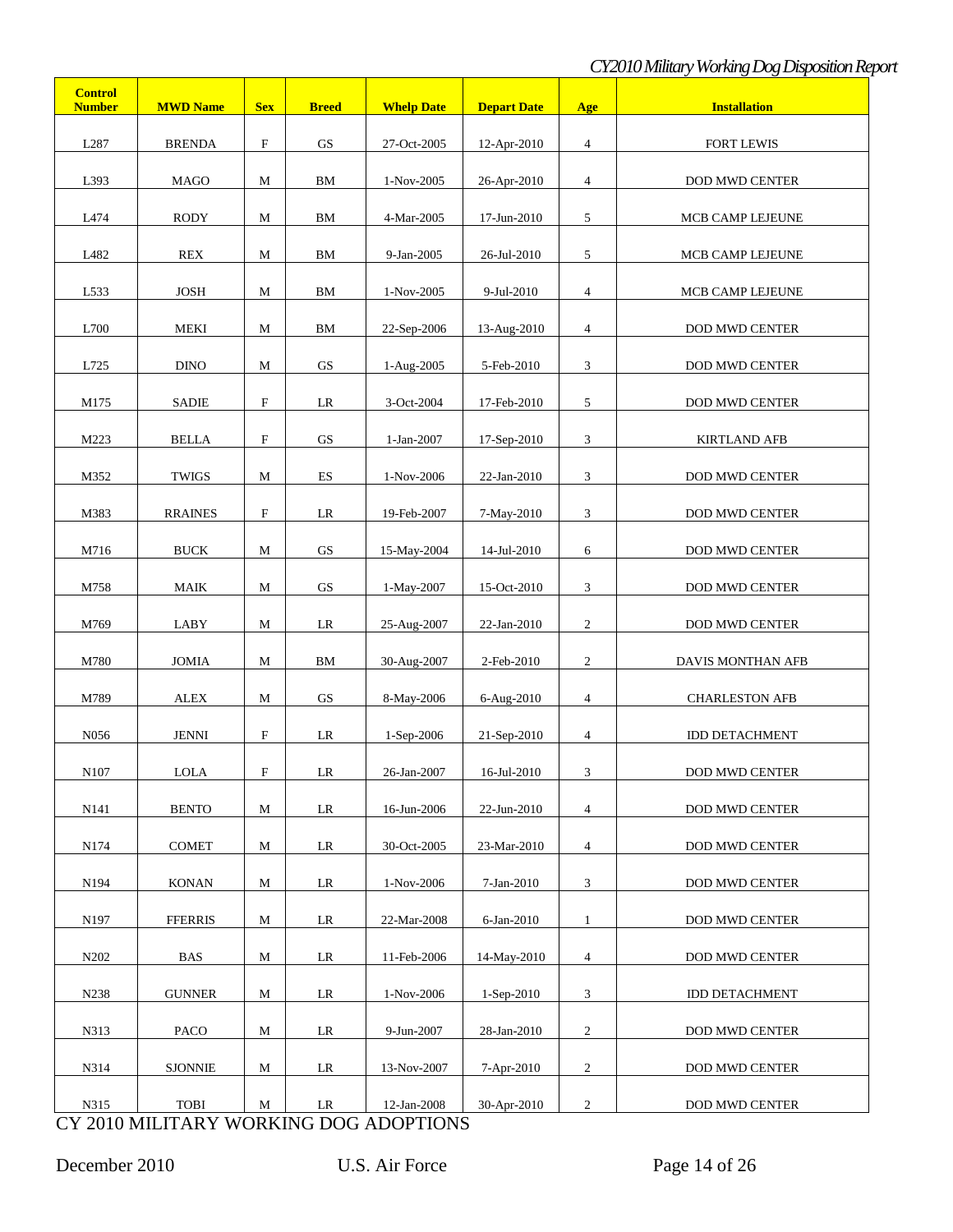| <b>Control</b><br><b>Number</b> | <b>MWD Name</b>       | <b>Sex</b>                | <b>Breed</b>           | <b>Whelp Date</b> | <b>Depart Date</b> | Age            | <b>Installation</b>   |
|---------------------------------|-----------------------|---------------------------|------------------------|-------------------|--------------------|----------------|-----------------------|
| N392                            | $\operatorname{RITA}$ | $\mathbf F$               | <b>GS</b>              | 2-Jan-2008        | 18-Feb-2010        | $\overline{c}$ | <b>DOD MWD CENTER</b> |
| N394                            | <b>BORSI</b>          | $\mathbf F$               | <b>GS</b>              | 2-Oct-2007        | 19-Oct-2010        | $\overline{c}$ | <b>DOD MWD CENTER</b> |
| N409                            | <b>MONY</b>           | $\mathbf F$               | <b>GS</b>              | 3-Feb-2008        | 13-Jan-2010        | $\mathbf{1}$   | DOD MWD CENTER        |
| N430                            | LUCY                  | $\mathbf F$               | <b>GS</b>              | 20-Feb-2007       | 5-Jan-2010         | $\overline{2}$ | <b>DOD MWD CENTER</b> |
| N519                            | <b>HANT</b>           | M                         | <b>GS</b>              | 6-Apr-2008        | 23-Mar-2010        | $\mathbf{1}$   | DOD MWD CENTER        |
| N536                            | <b>IRIS</b>           | $\mathbf F$               | <b>BM</b>              | 30-Apr-2008       | 7-Jul-2010         | $\overline{2}$ | <b>DOD MWD CENTER</b> |
| N560                            | <b>TOBI</b>           | M                         | <b>GS</b>              | 15-May-2008       | 23-Feb-2010        | $\mathbf{1}$   | DOD MWD CENTER        |
| N561                            | ZORRO                 | M                         | <b>GS</b>              | 5-May-2008        | 23-Feb-2010        | $\mathbf{1}$   | <b>DOD MWD CENTER</b> |
| N575                            | <b>DUBI</b>           | M                         | GS                     | 11-Apr-2008       | 17-Sep-2010        | $\overline{2}$ | DOD MWD CENTER        |
| N576                            | <b>ROCKI</b>          | M                         | <b>GS</b>              | 12-Feb-2008       | 2-Apr-2010         | $\overline{c}$ | <b>DOD MWD CENTER</b> |
| N692                            | RACI                  | M                         | <b>GS</b>              | 15-Jul-2008       | 3-Mar-2010         | $\mathbf{1}$   | <b>DOD MWD CENTER</b> |
| N693                            | <b>JOHNNY</b>         | M                         | <b>GS</b>              | 20-May-2008       | 13-May-2010        | $\mathbf{1}$   | DOD MWD CENTER        |
| N710                            | <b>KNIGHT</b>         | M                         | <b>GS</b>              | 15-Jul-2008       | 11-Mar-2010        | $\mathbf{1}$   | <b>DOD MWD CENTER</b> |
| N719                            | <b>DIXY</b>           | $\boldsymbol{\mathrm{F}}$ | <b>GS</b>              | 12-Jun-2008       | 15-Jun-2010        | $\mathbf{1}$   | <b>DOD MWD CENTER</b> |
| N754                            | <b>KKIEFER</b>        | $\mathbf F$               | LR                     | 25-Nov-2008       | 24-Mar-2010        | $\mathbf{1}$   | DOD MWD CENTER        |
| N755                            | <b>IIELPI</b>         | $\mathbf F$               | LR                     | 2-Jul-2008        | 31-Mar-2010        | $\mathbf{1}$   | DOD MWD CENTER        |
| N757                            | <b>UULEXA</b>         | $\mathbf F$               | <b>BM</b>              | 24-Jun-2008       | 11-May-2010        | $\overline{c}$ | DOD MWD CENTER        |
| N760                            | <b>JJUDAY</b>         | $\mathbf F$               | LR                     | 26-Jul-2008       | 15-Jun-2010        | $\mathbf{1}$   | <b>DOD MWD CENTER</b> |
| N768                            | <b>UUPTON</b>         | $\mathbf F$               | $\rm LR$               | 6-Mar-2005        | 9-Apr-2010         | $\overline{4}$ | <b>DOD MWD CENTER</b> |
| N786                            | <b>IINNELLA</b>       | $\mathbf F$               | LR                     | 2-Jul-2008        | 13-Apr-2010        | $\mathbf{1}$   | <b>DOD MWD CENTER</b> |
| N825                            | <b>WWREN</b>          | $\mathbf F$               | ${\rm BM}$             | 10-Sep-2008       | 1-Oct-2010         | $\mathbf{1}$   | DOD MWD CENTER        |
| P <sub>090</sub>                | <b>TEX</b>            | $\mathbf M$               | $\mathbf{G}\mathbf{S}$ | 8-Apr-2008        | 7-Jul-2010         | $\overline{c}$ | <b>DOD MWD CENTER</b> |
| P098                            | <b>ARCO</b>           | $\mathbf M$               | $\mathbf{G}\mathbf{S}$ | 25-Nov-2008       | 2-Oct-2010         | $\mathbf{2}$   | <b>NAS LEMOORE</b>    |
| P105                            | <b>MISO</b>           | $\mathbf M$               | $\mathbf{G}\mathbf{S}$ | 12-May-2008       | 14-Apr-2010        | $\mathbf{1}$   | <b>DOD MWD CENTER</b> |
| P136                            | <b>DOERAK</b>         | M                         | $\mathbf{G}\mathbf{S}$ | 11-Jan-2007       | 7-Jul-2010         | $\mathfrak{Z}$ | <b>DOD MWD CENTER</b> |
| P151                            | <b>BOJAAR</b>         | M                         | LR                     | 10-Jun-2008       | 28-Sep-2010        | $\mathbf{2}$   | <b>DOD MWD CENTER</b> |
| P168                            | <b>LINDA</b>          | $\mathbf F$               | LR                     | 19-Aug-2008       | 1-Jul-2010         | $\mathbf{1}$   | DOD MWD CENTER        |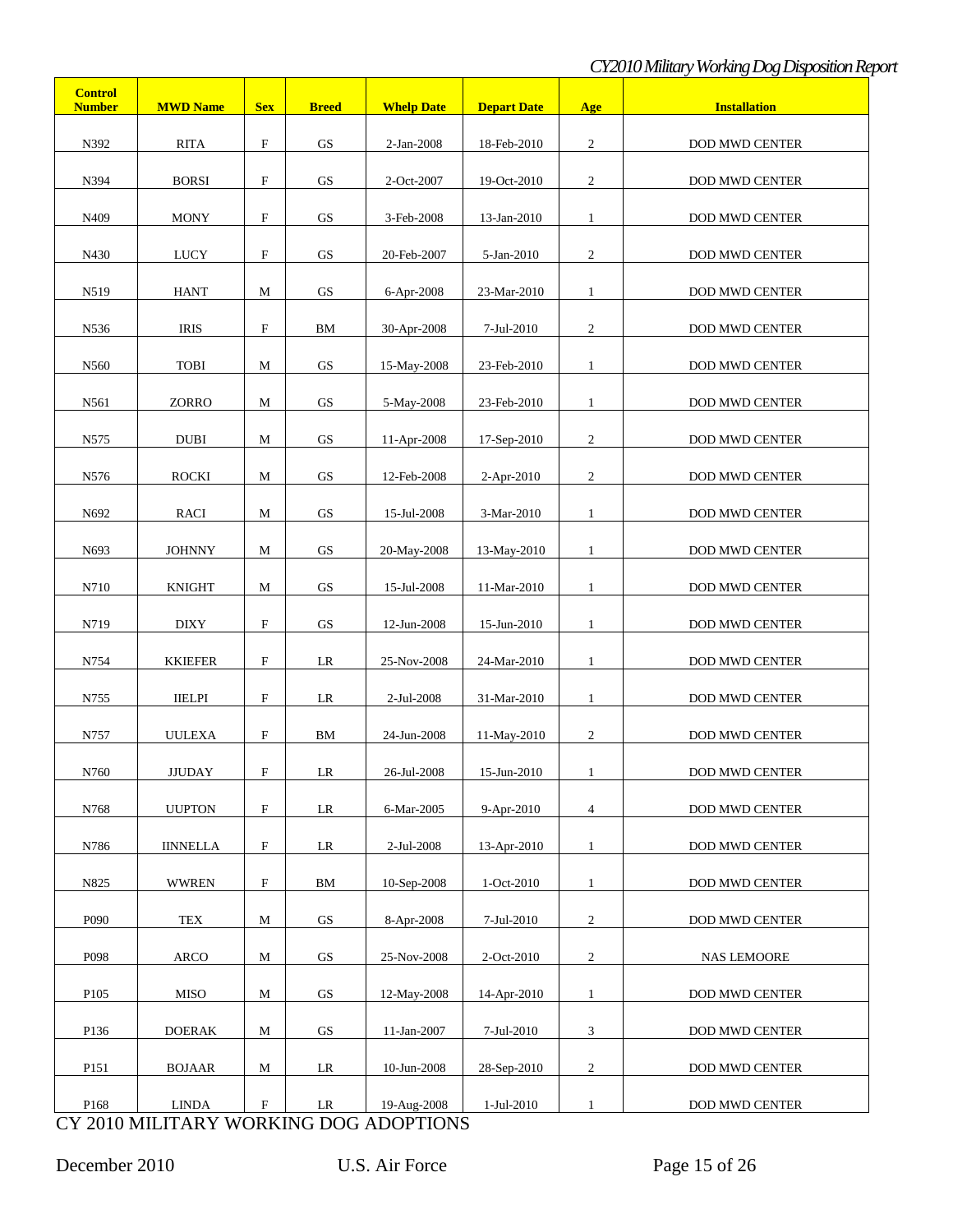| <b>Control</b><br><b>Number</b> | <b>MWD Name</b>       | <b>Sex</b>                | <b>Breed</b>  | <b>Whelp Date</b> | <b>Depart Date</b> | Age            | <b>Installation</b>   |
|---------------------------------|-----------------------|---------------------------|---------------|-------------------|--------------------|----------------|-----------------------|
|                                 |                       |                           |               |                   |                    |                |                       |
| P174                            | <b>CARLOS</b>         | M                         | <b>GS</b>     | 23-Oct-2008       | 28-Jun-2010        | $\mathbf{1}$   | <b>DOD MWD CENTER</b> |
| P222                            | <b>DIRT</b>           | M                         | LR            | 1-Jun-2007        | 2-Nov-2010         | 3              | <b>DOD MWD CENTER</b> |
| P223                            | <b>SIRA</b>           | $\mathbf F$               | <b>GS</b>     | 1-Jul-2008        | 24-Aug-2010        | $\overline{c}$ | <b>DOD MWD CENTER</b> |
| P <sub>249</sub>                | <b>LLILORE</b>        | $\boldsymbol{\mathrm{F}}$ | <b>VIZSLA</b> | 9-Dec-2008        | 18-May-2010        | $\mathbf{1}$   | <b>DOD MWD CENTER</b> |
| P251                            | $\operatorname{RITA}$ | $\boldsymbol{\mathrm{F}}$ | <b>GS</b>     | 3-Mar-2008        | 21-Oct-2010        | $\sqrt{2}$     | DOD MWD CENTER        |
| P <sub>256</sub>                | <b>WWILLIAM</b>       | M                         | BM            | 10-Sep-2008       | 8-Nov-2010         | $\mathbf{1}$   | DOD MWD CENTER        |
| P274                            | <b>BBUBBA</b>         | $\mathbf M$               | <b>BM</b>     | 17-Feb-2009       | 24-Sep-2010        | $\mathbf{1}$   | DOD MWD CENTER        |
| P <sub>297</sub>                | <b>BBELL</b>          | $\mathbf F$               | LR            | 10-Jul-2005       | 18-Jun-2010        | 5              | <b>DOD MWD CENTER</b> |
| P319                            | <b>DARCO</b>          | M                         | LR            | 12-Dec-2007       | 1-Oct-2010         | $\mathbf{2}$   | <b>DOD MWD CENTER</b> |
| P359                            | <b>RUDY</b>           | M                         | <b>GWP</b>    | 2-Jan-2009        | 12-Jul-2010        | $\mathbf{1}$   | <b>DOD MWD CENTER</b> |
| P436                            | <b>BRIGID</b>         | $\mathbf F$               | <b>GS</b>     | 22-May-2008       | 13-Oct-2010        | 2              | <b>DOD MWD CENTER</b> |
| P458                            | <b>NNOEL</b>          | $\mathbf F$               | LR            | 13-Feb-2009       | 29-Jun-2010        | $\mathbf{1}$   | <b>DOD MWD CENTER</b> |
| P486                            | <b>NNAVAS</b>         | $\mathbf F$               | LR            | 13-Feb-2009       | 20-Aug-2010        | $\mathbf{1}$   | DOD MWD CENTER        |
| P488                            | <b>NNARDELLA</b>      | $\mathbf F$               | LR            | 13-Feb-2009       | 24-Aug-2010        | $\mathbf{1}$   | <b>MCGUIRE AFB</b>    |
| P551                            | RICO32                | M                         | GS            | 31-May-2005       | 19-Jun-2010        | $\overline{4}$ | <b>DOD MWD CENTER</b> |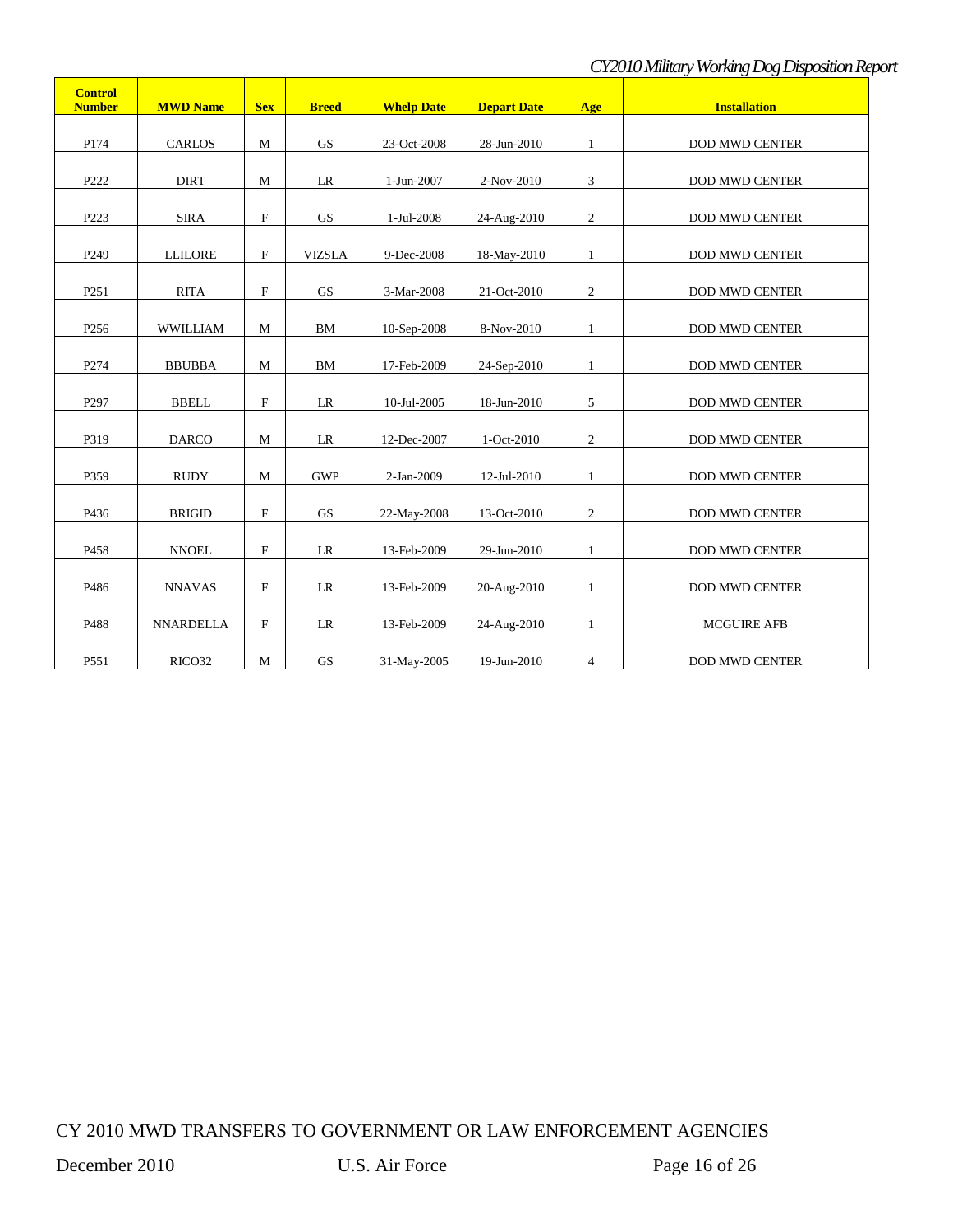| <b>Control</b><br><b>Number</b> | <b>MWD</b><br><b>Name</b> | <b>Sex</b>                | <b>Breed</b>        | <b>Whelp Date</b> | <b>Transfer Date</b> | Age                      | <b>Installation</b>   |
|---------------------------------|---------------------------|---------------------------|---------------------|-------------------|----------------------|--------------------------|-----------------------|
| 09-1377                         | <b>EEVA</b>               | $\boldsymbol{\mathrm{F}}$ | $\mathbf{BM}$       | 14-Jul-2009       | 2-Aug-2010           | $\mathbf{1}$             | <b>DOD MWD CENTER</b> |
| L193                            | <b>KELLY</b>              | $\boldsymbol{\mathrm{F}}$ | BM                  | 21-Sep-2005       | 24-Mar-2010          | $\overline{\mathcal{L}}$ | <b>DOD MWD CENTER</b> |
| M564                            | <b>ELMO</b>               | М                         | $\mathbf{BM}$       | 1-Jan-2006        | 5-Aug-2010           | $\overline{\mathcal{L}}$ | <b>DOD MWD CENTER</b> |
| P185                            | <b>DAMON</b>              | М                         | BM                  | 3-Nov-2008        | 2-Nov-2010           | 1                        | <b>DOD MWD CENTER</b> |
| P324                            | <b>BOY</b>                | M                         | ${\rm BM}$          | 18-Dec-2008       | 3-Nov-2010           | -1                       | DOD MWD CENTER        |
| P <sub>503</sub>                | BAK                       | M                         | BM                  | 18-Jan-2009       | 14-Oct-2010          | $\mathbf{1}$             | DOD MWD CENTER        |
| P117                            | <b>STILO</b>              | М                         | <b>BT</b>           | 12-Jan-2008       | 14-Oct-2010          | $\mathbf{1}$             | DOD MWD CENTER        |
| M200                            | <b>SPIKE</b>              | M                         | DS                  | 15-Jun-2006       | 21-Sep-2010          | 4                        | <b>DOD MWD CENTER</b> |
| 09-0783                         | <b>SISKO</b>              | M                         | GS                  | 16-Jan-2008       | 18-Mar-2010          | $\overline{c}$           | <b>DOD MWD CENTER</b> |
| K335                            | <b>BONY</b>               | M                         | GS                  | 1-Oct-2004        | 17-May-2010          | 5                        | <b>DOD MWD CENTER</b> |
| M342                            | <b>CIBO</b>               | M                         | GS                  | 12-Jan-2006       | 18-May-2010          | 4                        | <b>DOD MWD CENTER</b> |
| N071                            | UTZ                       | M                         | GS                  | 15-Aug-2004       | 23-Nov-2010          | 5                        | DOD MWD CENTER        |
| N <sub>159</sub>                | <b>DASTY</b>              | М                         | GS                  | 1-Aug-2007        | 21-Sep-2010          | 3                        | DOD MWD CENTER        |
| N557                            | <b>BASCO</b>              | М                         | GS                  | 16-Jun-2007       | 7-Apr-2010           | $\sqrt{2}$               | DOD MWD CENTER        |
| N571                            | <b>ROBEN</b>              | М                         | GS                  | 5-May-2008        | 23-Sep-2010          | $\overline{c}$           | DOD MWD CENTER        |
| N701                            | <b>KREK</b>               | М                         | <b>GS</b>           | 27-Nov-2007       | 15-Jun-2010          | $\mathfrak{2}$           | <b>DOD MWD CENTER</b> |
| N782                            | <b>PIDO</b>               | M                         | <b>GS</b>           | 17-Sep-2008       | 7-Apr-2010           | $\mathbf{1}$             | <b>DOD MWD CENTER</b> |
| P112                            | <b>JARO</b>               | М                         | GS                  | 18-Apr-2008       | 19-Apr-2010          | $\sqrt{2}$               | DOD MWD CENTER        |
| P121                            | <b>MARIX</b>              | $\mathbf M$               | <b>GS</b>           | 11-Jan-2007       | 13-Aug-2010          | $\mathfrak{Z}$           | <b>DOD MWD CENTER</b> |
| P172                            | <b>REX</b>                | $\mathbf M$               | $\operatorname{GS}$ | 14-Aug-2008       | 13-Aug-2010          | $\mathbf{1}$             | <b>DOD MWD CENTER</b> |
| P433                            | <b>GRAIG</b>              | $\mathbf M$               | $\operatorname{GS}$ | 24-Feb-2007       | 14-Jul-2010          | $\mathfrak{Z}$           | <b>DOD MWD CENTER</b> |
| P501                            | SIG                       | $\mathbf M$               | <b>GSHP</b>         | 1-Dec-2008        | 15-Jun-2010          | $\sqrt{2}$               | <b>DOD MWD CENTER</b> |
| M792                            | <b>ARON</b>               | $\mathbf M$               | ${\rm HW}$          | 8-Sep-2006        | 15-Jun-2010          | $\mathfrak{Z}$           | <b>DOD MWD CENTER</b> |
| N301                            | <b>SZETI</b>              | $\mathbf M$               | <b>IS</b>           | 29-Jan-2008       | $7-Jan-2010$         | $\mathbf{1}$             | <b>DOD MWD CENTER</b> |
| N124                            | <b>CIKO</b>               | $\mathbf M$               | $\rm LR$            | 17-Nov-2007       | 7-Apr-2010           | $\sqrt{2}$               | <b>DOD MWD CENTER</b> |
| N175                            | CARLO                     | М                         | $\rm LR$            | 1-Jul-2007        | 28-Apr-2010          | $\sqrt{2}$               | <b>DOD MWD CENTER</b> |
| N761                            | <b>KKAPLAN</b>            | $\mathbf M$               | LR                  | 25-Nov-2008       | 18-Mar-2010          | $\mathbf{1}$             | <b>DOD MWD CENTER</b> |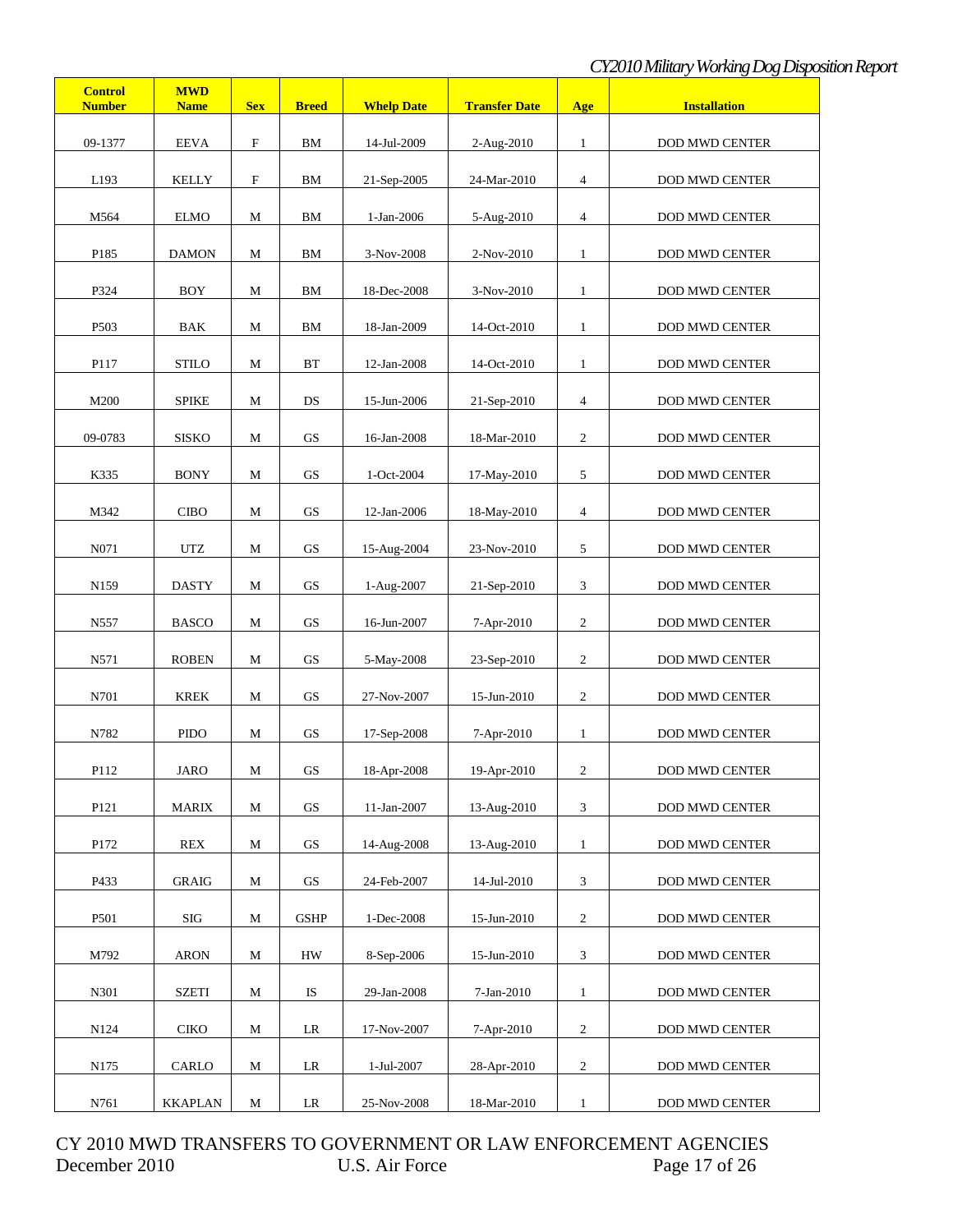| <b>Control</b><br><b>Number</b> | <b>MWD</b><br><b>Name</b> | <b>Sex</b> | <b>Breed</b>  | <b>Whelp Date</b> | <b>Transfer Date</b> | Age            | <b>Installation</b>   |
|---------------------------------|---------------------------|------------|---------------|-------------------|----------------------|----------------|-----------------------|
|                                 |                           |            |               |                   |                      |                |                       |
| N139                            | <b>ATHOS</b>              | M          | LR            | 17-Jan-2007       | 17-May-2010          | 3              | <b>DOD MWD CENTER</b> |
| N316                            | <b>KINO</b>               | M          | LR            | 26-Nov-2007       | 9-Nov-2010           | 2              | <b>DOD MWD CENTER</b> |
| N370                            | <b>FFISHER</b>            | M          | LR            | 22-Mar-2008       | 17-May-2010          | $\overline{c}$ | <b>DOD MWD CENTER</b> |
| N785                            | <b>EEMERY</b>             | F          | LR            | 26-Jan-2006       | 17-May-2010          | $\overline{4}$ | <b>DOD MWD CENTER</b> |
| P <sub>098</sub>                | <b>KKATES</b>             | F          | LR            | 1-Jan-2002        | $10-Nov-2010$        |                | <b>DOD MWD CENTER</b> |
| N <sub>260</sub>                | <b>BORIS</b>              | M          | <b>VIZSLA</b> | 6-Jun-2006        | $2-Nov-2010$         | 4              | <b>DOD MWD CENTER</b> |
| P681                            | TOMI                      | M          | <b>VIZSLA</b> | 5-May-2009        | 14-Oct-2010          |                | <b>DOD MWD CENTER</b> |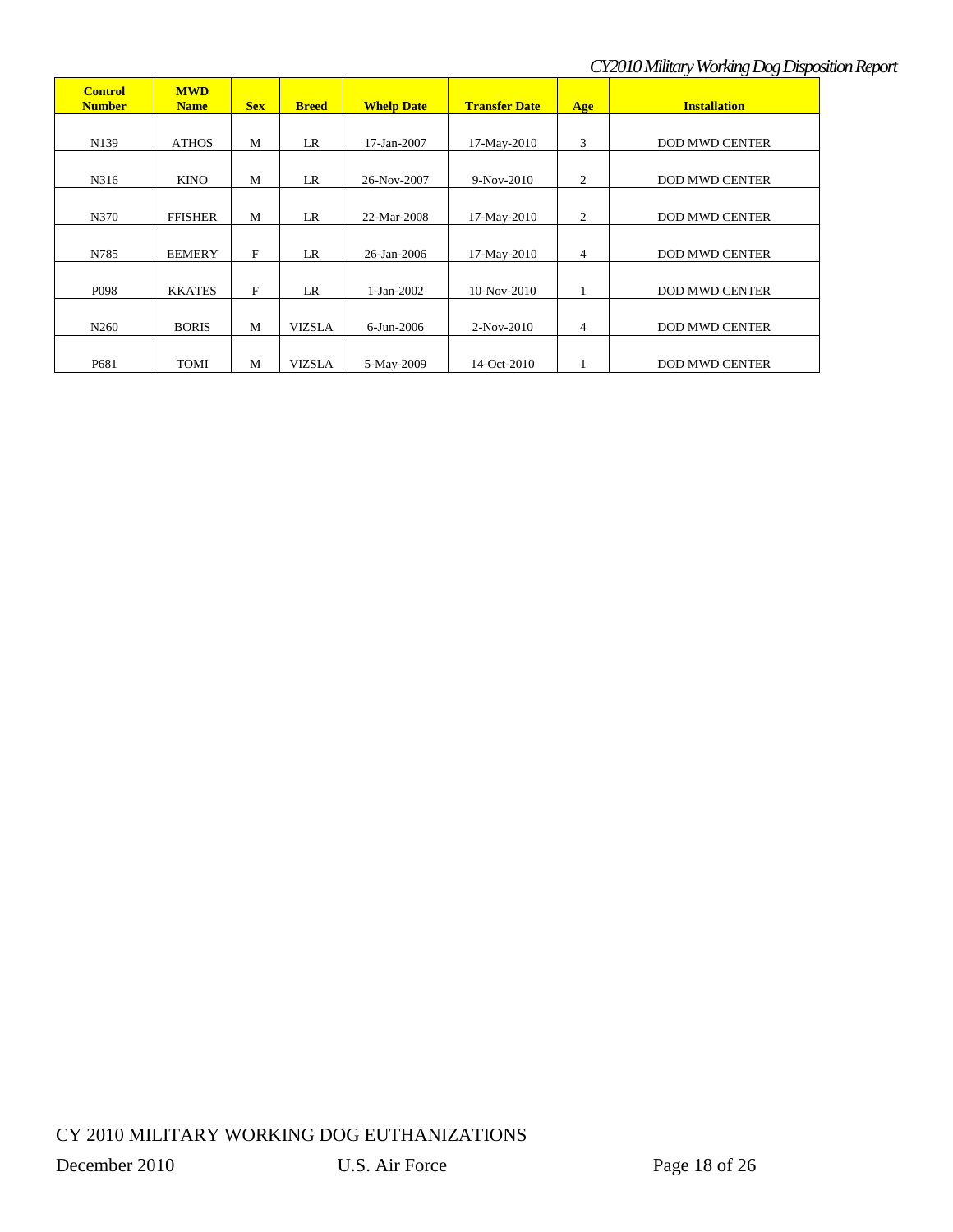## *CY2010Military Working Dog Disposition Report*

| <b>Control</b><br><b>Number</b> | <b>MWD</b><br><b>Name</b> | <b>Se</b><br>$\mathbf{X}$ | <b>Breed</b> | <b>Whelp</b><br><b>Date</b> | <b>Depart</b><br><b>Date</b> | Age            | <b>Cause for Retirement</b>                 | <b>Installation</b>  | <b>Reason for Euthanasia</b> |
|---------------------------------|---------------------------|---------------------------|--------------|-----------------------------|------------------------------|----------------|---------------------------------------------|----------------------|------------------------------|
|                                 |                           |                           |              | $16-Apr-$                   | $22-Nov-$                    |                |                                             |                      |                              |
| 11-0341                         | <b>DAG</b>                | M                         | <b>BM</b>    | 2009                        | 2010                         | 1              | <b>CANCER</b><br><b>DOD MWD CENTER</b>      |                      | PREVENT SUFFERING            |
| A127                            | <b>BOSCO</b>              | M                         | <b>BM</b>    | 1-Jan-<br>1996              | 25-May-<br>2010              | $\overline{4}$ | LUMBOSACRAL<br><b>DISEASE</b>               | OSAN AB              | PREVENT SUFFERING            |
| A218                            | <b>PANCHO</b>             | M                         | <b>BM</b>    | $16-Apr-$<br>1997           | $27-Sep-$<br>2010            | 13             | <b>CANCER</b>                               | PATRICK AFB          | PREVENT SUFFERING            |
| <b>B077</b>                     | <b>RONNY</b>              | M                         | <b>GS</b>    | $1$ -Dec-<br>1996           | $25-Ian-$<br>2010            | 13             | <b>SEVERE ARTHRITIS</b>                     | RAF MILDENHALL       | PREVENT SUFFERING            |
| <b>B380</b>                     | <b>ERROS</b>              | M                         | <b>BM</b>    | 1-Mar-<br>1998              | $22-Nov-$<br>2010            | 12             | <b>METASTATIC</b><br><b>NEOPLASIA</b>       | FT BRAGG             | PREVENT SUFFERING            |
| C072                            | <b>BOJAR</b>              | M                         | <b>GS</b>    | $14$ -Oct-<br>1998          | 18-Mar-<br>2010              | 11             | PARALYSIS                                   | VANDENBERG AFB       | PREVENT SUFFERING            |
| C187                            | <b>NICOL</b>              | $\mathbf F$               | BM           | $1-Feb-$<br>2000            | $14$ -Jun-<br>2010           | 10             | <b>CANCER</b>                               | <b>COLUMBUS AFB</b>  | PREVENT SUFFERING            |
| C <sub>270</sub>                | <b>HARD</b>               | М                         | <b>GS</b>    | $14$ -Apr-<br>1999          | $8-Nov-$<br>2010             | 12             | <b>DEGENERATIVE</b><br>LUMBOSACRAL          | <b>FORT POLK</b>     | UNSAFE FOR ADOPTION          |
| D <sub>006</sub>                | <b>ARON</b>               | М                         | <b>GS</b>    | $1-Sep-$<br>1998            | $29$ -Oct-<br>2010           | 12             | LUMBOSACRAL<br><b>DISEASE</b>               | <b>BAUMHOLDER</b>    | UNSAFE FOR ADOPTION          |
| D012                            | <b>REX</b>                | М                         | <b>GS</b>    | $17$ -Jun-<br>1999          | 30-Jun-<br>2010              | 10             | <b>LUMBOSACRAL</b><br><b>DISEASE</b>        | <b>NSB KINGS BAY</b> | UNSAFE FOR ADOPTION          |
| D114                            | <b>MARCO</b>              | М                         | <b>BM</b>    | 1-Mar-<br>1999              | 3-Feb-<br>2010               | 10             | <b>SEVERE ARTHRITIS</b>                     | <b>ELLSWORTH AFB</b> | PREVENT SUFFERING            |
| D116                            | <b>GINO</b>               | M                         | <b>BM</b>    | 1-Jan-<br>2000              | $23-Nov-$<br>2010            | 10             | <b>STOMACH</b><br><b>NECROSIS</b>           | <b>TRAVIS AFB</b>    | PREVENT SUFFERING            |
| D187                            | <b>BEN</b>                | M                         | <b>GS</b>    | 1-Mar-<br>1999              | $1-Jul-$<br>2010             | 10             | LUMBOSACRAL<br><b>DISEASE</b>               | <b>BEALE AFB</b>     | UNSAFE FOR ADOPTION          |
| D <sub>206</sub>                | <b>PACO</b>               | M                         | <b>GS</b>    | $10-Mar-$<br>2000           | $16$ -Aug-<br>2010           | 10             | <b>OSTEOARTHRITIS</b>                       | FE WARREN AFB        | UNSAFE FOR ADOPTION          |
| D <sub>226</sub>                | <b>EESAU</b>              | М                         | BM           | $2-J$ un-<br>2000           | $12$ -May-<br>2010           | 10             | <b>ENDOCARDIOSIS</b>                        | <b>FAIRCHILD AFB</b> | PREVENT SUFFERING            |
| D <sub>250</sub>                | <b>DURBAN</b>             | М                         | <b>GS</b>    | 1-Jan-<br>2000              | $6$ -Jun-<br>2010            | 10             | <b>NEOPLASTIC</b><br><b>SPLEEN</b>          | <b>HOLLOMAN AFB</b>  | PREVENT SUFFERING            |
| D <sub>254</sub>                | <b>STONY</b>              | М                         | <b>GS</b>    | 20-Feb-<br>2000             | $26$ -Aug-<br>2010           | 10             | <b>DEGENERATIVE</b><br><b>JOINT DISEASE</b> | <b>DOVER AFB</b>     | UNSAFE FOR ADOPTION          |
| D <sub>266</sub>                | <b>DAX</b>                | $\mathbf M$               | GS           | $30-Apr-$<br>2000           | $4-Aug-$<br>2010             | 10             | HEMO-<br>PARICARDIUM                        | <b>BARKSDALE AFB</b> | PREVENT SUFFERING            |
| D <sub>268</sub>                | <b>DANDY</b>              | М                         | <b>GS</b>    | 28-Feb-<br>2000             | $15$ -Jul-<br>2010           | 10             | <b>HEMOABDOMEN</b>                          | <b>ANDREWS AFB</b>   | PREVENT SUFFERING            |
| E069                            | <b>BRONX</b>              | М                         | GS           | 30-Jun-<br>2000             | $23-Sep-$<br>2010            | 10             | <b>SEIZURES</b>                             | <b>MACDILL AFB</b>   | PREVENT SUFFERING            |
| E075                            | <b>BODIE</b>              | $\mathbf F$               | GS           | $1-Apr-$<br>2000            | $14$ -Oct-<br>2010           | 10             | PERICARDIAL<br><b>EFFUSION</b>              | <b>STUTTGART</b>     | PREVENT SUFFERING            |
| E090                            | <b>BAD</b>                | M                         | BM           | $1-Jan-$<br>2000            | $5-Aug-$<br>2010             | 9              | NEUROLOGICAL<br><b>DEFECTS</b>              | FT BRAGG             | PREVENT SUFFERING            |
| E117                            | <b>DODO</b>               | M                         | <b>GS</b>    | $1$ -Oct-<br>2000           | 25-Mar-<br>2010              | 8              | <b>SEVERE LDS</b>                           | <b>SCHWEINFURT</b>   | PREVENT SUFFERING            |
| E138                            | <b>GUDY</b>               | M                         | <b>BM</b>    | $1-Jan-$<br>2000            | $12$ -Oct-<br>2010           | 10             | <b>PROGRESSIVE</b><br>RETINAL ATROPHY       | <b>FORT EUSTIS</b>   | PREVENT SUFFERING            |
| E141                            | <b>RINGO</b>              | M                         | <b>BM</b>    | $2-Jun-$<br>2000            | 4-May-<br>2010               | 10             | <b>ATAXIA</b>                               | <b>ANDREWS AFB</b>   | PREVENT SUFFERING            |
| E182                            | ZORRO                     | M                         | <b>GS</b>    | $20 -$ Jul $-$<br>2000      | $14$ -Jan-<br>2010           | 9              | <b>MYOSITIS</b>                             | <b>OFFUTT AFB</b>    |                              |
| E222                            | <b>PATE</b>               | $\mathbf M$               | BM           | $19-Aug-$<br>1999           | $8-Nov-$<br>2010             | 11             | <b>CANCER</b>                               | <b>FORT POLK</b>     | PREVENT SUFFERING            |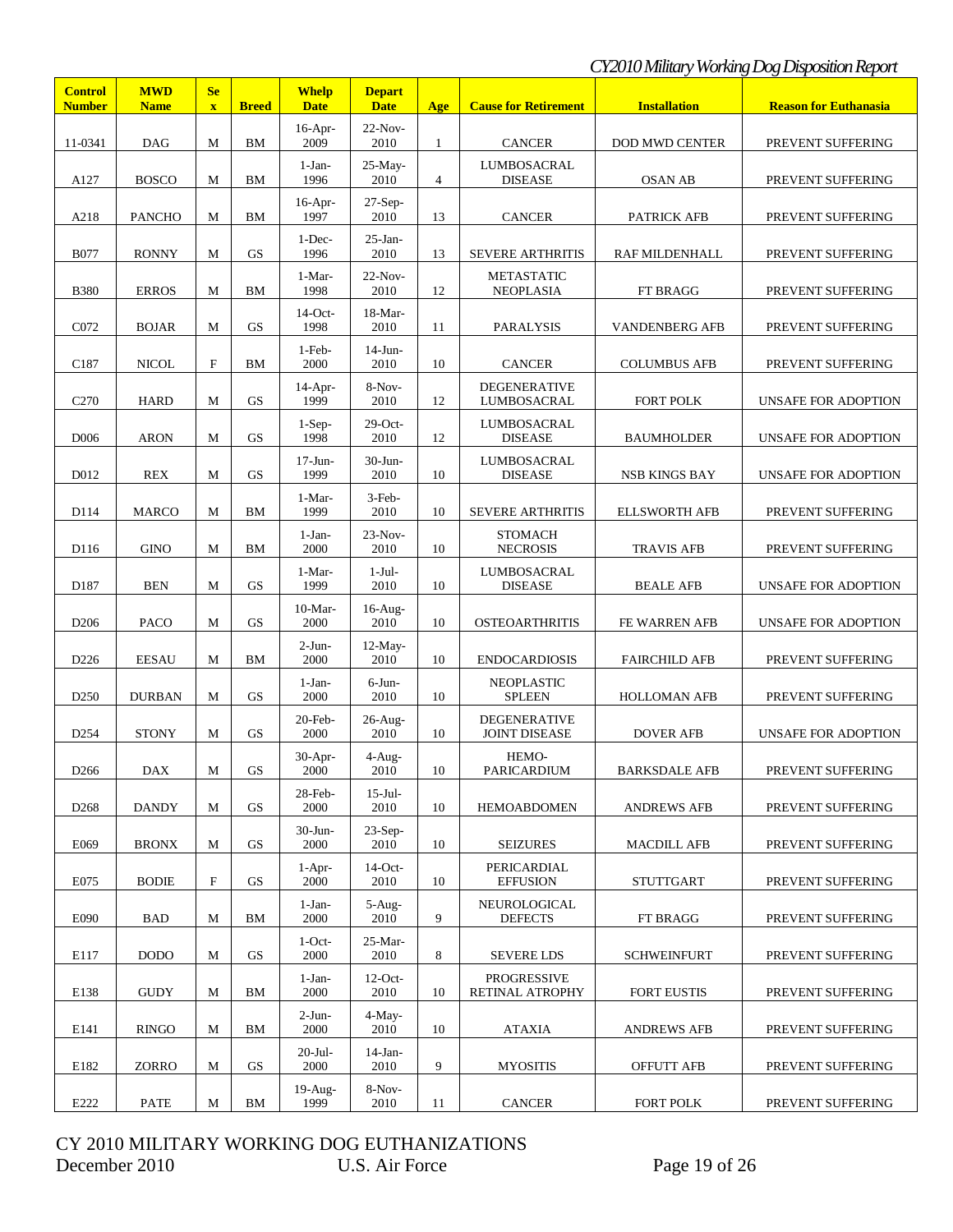## *CY2010Military Working Dog Disposition Report*

| <b>Control</b><br><b>Number</b> | <b>MWD</b><br><b>Name</b> | <b>Sex</b>  | <b>Breed</b> | <b>Whelp</b><br><b>Date</b> | <b>Depart</b><br><b>Date</b> | Age    | <b>Cause for Retirement</b>                             | <b>Installation</b>    | <b>Reason for Euthanasia</b> |
|---------------------------------|---------------------------|-------------|--------------|-----------------------------|------------------------------|--------|---------------------------------------------------------|------------------------|------------------------------|
| E291                            | <b>BEAUTY</b>             | $\mathbf F$ | <b>GS</b>    | 1-Feb-<br>2001              | 8-Feb-<br>2010               | 8      | <b>LUMBOSACRAL</b><br><b>DISEASE</b>                    | <b>RAF LAKENHEATH</b>  | PREVENT SUFFERING            |
| F001                            | <b>ASTOR</b>              | М           | <b>GS</b>    | $13$ -Jun-<br>2001          | 9-Apr-<br>2010               | 6      | <b>LUMBOSACRAL</b><br><b>DISEASE</b>                    | <b>ELLSWORTH AFB</b>   | PREVENT SUFFERING            |
|                                 |                           |             |              | 14-Aug-                     | 24-May-                      |        |                                                         |                        |                              |
| F018                            | <b>ROY</b>                | М           | DS           | 2000                        | 2010                         | 9      | THORACIC MASS                                           | PORTSMOUTH NAS         | PREVENT SUFFERING            |
| F028                            | <b>PETYA</b>              | M           | <b>GS</b>    | $3-May-$<br>2001            | 7-Jan-<br>2010               | 8      | <b>LUMBOSACRAL</b><br><b>DISEASE</b>                    | <b>HANSCOM AFB</b>     | PREVENT SUFFERING            |
| F035                            | <b>CHAKY</b>              | М           | BM           | 5-Sep-<br>2000              | 12-May-<br>2010              | 9      | <b>NEOPLASTIC</b><br><b>ABDOMEN</b>                     | PETERSON AFB           | PREVENT SUFFERING            |
| F040                            | <b>RAMBO</b>              | M           | <b>GS</b>    | $1-May-$<br>2001            | $14$ -Jun-<br>2010           | 9      | <b>CANCER</b>                                           | <b>MCGUIRE AFB</b>     | PREVENT SUFFERING            |
| F <sub>050</sub>                | <b>RAMBO</b>              | М           | BM           | $1-May-$<br>2001            | 8-Apr-<br>2010               | 9      | <b>INOPERABLE</b><br><b>TUMOR</b>                       | <b>BARSTOW MCLB</b>    | PREVENT SUFFERING            |
| F074                            | <b>REX</b>                | М           | BM           | $31-Jan-$<br>2001           | 5-Mar-<br>2010               | 9      | <b>CHRONIC</b><br><b>LAMENESS</b>                       | <b>FT BLISS</b>        | PREVENT SUFFERING            |
| F097                            | <b>RONNIE</b>             | M           | BM           | $30-J$ un-<br>2000          | $14$ -Jan-<br>2010           | 9      | <b>INOPERABLE</b><br><b>TUMOR</b>                       | <b>INCIRLIK AB</b>     | PREVENT SUFFERING            |
| F122                            | <b>LUIGI</b>              | M           | <b>GS</b>    | $31-Jul-$<br>2001           | $9-Apr-$<br>2010             | 8      | LUMBOSACRAL<br><b>DISEASE</b>                           | FT BENNING             | PREVENT SUFFERING            |
| F153                            | <b>GORA</b>               | $\mathbf F$ | <b>GS</b>    | $30-Nov-$<br>2001           | 24-Feb-<br>2010              | 8      | <b>HEMOABDOMEN</b>                                      | NAVAL DIST, DC         | PREVENT SUFFERING            |
| F179                            | <b>ENDY</b>               | М           | <b>GS</b>    | $4$ -Oct-<br>2000           | $11-Jan-$<br>2010            | 9      | <b>ATTACKED</b><br><b>HANDLERS</b>                      | <b>GRAND FORKS AFB</b> | <b>DANGEROUS</b>             |
| F196                            | <b>FABIAN</b>             | M           | <b>GS</b>    | $15-Mar-$<br>2002           | $17-Aug-$<br>2010            | 8      | PERIANAL<br><b>FISTULAS</b>                             | MCB 29 PALMS           | UNSAFE FOR ADOPTION          |
| F <sub>205</sub>                | <b>LIEDER</b>             | М           | <b>GS</b>    | $14$ -May-<br>2001          | $9-J$ un-<br>2010            | 9      | <b>CHRONIC</b><br><b>OSTEOARTHRITIS</b>                 | <b>DOD MWD CENTER</b>  | UNSAFE FOR ADOPTION          |
| F211                            | <b>ARDY</b>               | М           | <b>GS</b>    | $3-Jul-$<br>2000            | 6-May-<br>2010               | 9      | <b>MALIGNANT</b><br><b>HISTIOCYTOMA</b>                 | <b>HOHENFELS</b>       | PREVENT SUFFERING            |
| F <sub>295</sub>                | <b>RAMBO</b>              | M           | <b>GS</b>    | $3-Jan-$<br>2002            | $11-Jan-$<br>2010            | 8      | <b>ATTACKED</b><br><b>HANDLERS</b>                      | <b>BOLLING AFB</b>     | <b>DANGEROUS</b>             |
| F301                            | <b>BADY</b>               | М           | <b>GS</b>    | 24-Mar-<br>2002             | $23$ -Jan-<br>2010           | $\tau$ | <b>NEOPLASIA</b>                                        | PEARL HARBOR           | PREVENT SUFFERING            |
| F460                            | <b>BOYKE</b>              | $\mathbf M$ | BМ           | $1-May-$<br>2002            | $19-Nov-$<br>2010            | 8      | <b>DEGENERATIVE</b><br>JOINT DISEASE                    | <b>RAMSTEIN AB</b>     | UNSAFE FOR ADOPTION          |
| F479                            | <b>VASHO</b>              | М           | <b>GS</b>    | $1-Sep-$<br>2002            | $14$ -Oct-<br>2010           | 8      | <b>INTESTINAL</b><br><b>VOLVULUS</b>                    | <b>FORT STEWART</b>    | PREVENT SUFFERING            |
| H <sub>0</sub> 00               | <b>RIKO</b>               | $\mathbf M$ | GS           | $1-Jul-$<br>2001            | $16-Sep-$<br>2010            | 9      | <b>DEGENERATIVE</b><br><b>DISK DISEASE</b>              | <b>FORT RILEY</b>      | PREVENT SUFFERING            |
| H034                            | <b>KAJO</b>               | М           | GS           | $21-Sep-$<br>2002           | 7-Mar-<br>2010               | 8      | <b>ABDOMINAL</b><br><b>HEMORRHAGE</b>                   | <b>MALMSTROM AFB</b>   | PREVENT SUFFERING            |
| H041                            | BAK                       | М           | <b>GS</b>    | $1-Sep-$<br>2002            | $15-Mar-$<br>2010            | $\tau$ | <b>BILATERIAL</b><br><b>FIBROTIC</b><br><b>MYOPATHY</b> | <b>FORT MYER</b>       | UNSAFE FOR ADOPTION          |
| H <sub>051</sub>                | <b>AKIM</b>               | М           | GS           | 16-Mar-<br>2003             | $9-Sep-$<br>2010             | $\tau$ | <b>CHRONIC KIDNEY</b><br><b>DISEASE</b>                 | <b>WIESBADEN</b>       | PREVENT SUFFERING            |
| H075                            | <b>EIKO</b>               | М           | GS           | $25-Nov-$<br>2002           | $17$ -Dec-<br>2010           | 8      | <b>NEOPLASIA</b>                                        | <b>DOD MWD CENTER</b>  | PREVENT SUFFERING            |
| H167                            | <b>BARRY</b>              | М           | BM           | 6-Apr-<br>2002              | $22-Apr-$<br>2010            | 8      | <b>ATTACKED</b><br><b>HANDLERS</b>                      | <b>DOD MWD CENTER</b>  | <b>DANGEROUS</b>             |
| H <sub>272</sub>                | <b>BARRA</b>              | $\mathbf F$ | GS           | $11-Nov-$<br>2002           | $17-Nov-$<br>2010            | 8      | <b>INOPERABLE</b><br><b>PERITONITIS</b>                 | <b>FORT MYER</b>       | PREVENT SUFFERING            |
| H <sub>286</sub>                | <b>KKLYEE</b>             | $\mathbf F$ | DS           | $15$ -Jul-<br>2003          | $7-Jun-$<br>2010             | $\tau$ | LYMPHOSARCOMA                                           | <b>FORT MYER</b>       | PREVENT SUFFERING            |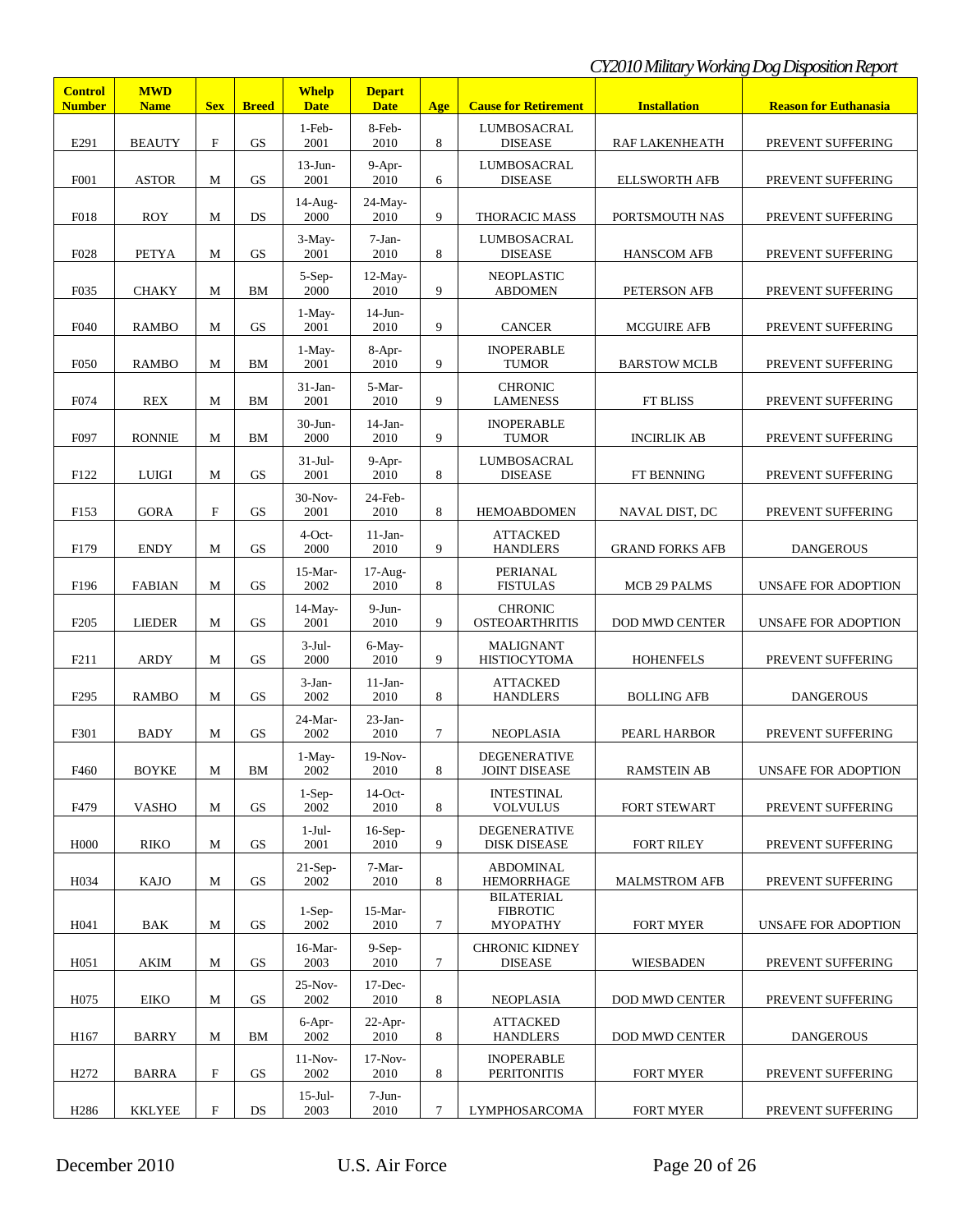### CY 2010 MILITARY WORKING DOG EUTHANIZATIONS

| <b>Control</b><br><b>Number</b> | <b>MWD</b><br><b>Name</b> | Se<br>$\mathbf{X}$ | <b>Breed</b>           | <b>Whelp</b><br><b>Date</b> | <b>Depart</b><br><b>Date</b> | Age                      | <b>Cause for Retirement</b>                 | <b>Installation</b>                | <b>Reason for Euthanasia</b> |
|---------------------------------|---------------------------|--------------------|------------------------|-----------------------------|------------------------------|--------------------------|---------------------------------------------|------------------------------------|------------------------------|
| H302                            | <b>LLAW</b>               | M                  | DS                     | $31-Aug-$<br>2003           | 6-Nov-<br>2010               | 7                        | <b>CANCER</b>                               | <b>FORT POLK</b>                   | PREVENT SUFFERING            |
| H397                            | <b>CALIF</b>              | М                  | BM                     | $25-Aug-$<br>2002           | $10-Nov-$<br>2010            | 8                        | SEPTIC ELBOW,<br><b>SEVERE ARTHRITIS</b>    | <b>DOD MWD CENTER</b>              | PREVENT SUFFERING            |
| J035                            | <b>REX</b>                | M                  | BM                     | $1-Apr-$<br>2002            | $1-Jul-$<br>2010             | 8                        | OSTEOSARCOMA                                | YUMA MACS                          | PREVENT SUFFERING            |
| J154                            | <b>OSCAR</b>              | M                  | BM                     | $13$ -Dec-<br>2003          | $8-Jul-$<br>2010             | 6                        | <b>HEAT STROKE</b>                          | <b>CAMP LEJUENE</b>                | PREVENT SUFFERING            |
| J208                            | <b>ROMY</b>               | M                  | <b>GS</b>              | 1-Feb-<br>2004              | $26$ -Apr-<br>2010           | 5                        | <b>CARDIOPULMONARY</b><br><b>ARREST</b>     | <b>IMCOM</b>                       | PREVENT SUFFERING            |
| J239                            | <b>BRATLING</b>           | M                  | DS                     | $20-Au$ g-<br>2003          | $19$ -Oct-<br>2010           | 7                        | HEMANGIOSARCOMA                             | <b>TINKER AFB</b>                  | PREVENT SUFFERING            |
| J275                            | <b>BONA</b>               | $\mathbf F$        | <b>GS</b>              | 4-Feb-<br>2003              | $9-Jul-$<br>2010             | $\tau$                   | SEVERE PERIANAL<br><b>FISTUALA</b>          | DOD MWD CENTER                     | PREVENT SUFFERING            |
| J330                            | <b>KUBO</b>               | M                  | <b>GS</b>              | $14$ -Jun-<br>2004          | $1-J$ un-<br>2010            | 6                        | <b>INOPERABLE TUMOR</b>                     | <b>FORT BELVOIR</b>                | PREVENT SUFFERING            |
| J355                            | WARCO                     | M                  | <b>GS</b>              | $20 -$ Jul-<br>2003         | 2-Mar-<br>2010               | 6                        | <b>LYMPHOMA</b>                             | <b>EGLIN AFB</b>                   | PREVENT SUFFERING            |
| J422                            | <b>CHAROAN</b>            | M                  | <b>GS</b>              | $2-Jun-$<br>2002            | $12-Aug-$<br>2010            | $\tau$                   | <b>DEGENERATIVE</b><br><b>JOINT DISEASE</b> | <b>NAS SIGONELLA</b>               | UNSAFE FOR ADOPTION          |
| K176                            | <b>REX</b>                | M                  | <b>GS</b>              | $19$ -Oct-<br>2004          | 8-Apr-<br>2010               | 5                        | LUMBOSACRAL<br><b>DISEASE</b>               | <b>EIELSON AFB</b>                 | PREVENT SUFFERING            |
| K273                            | <b>KESH</b>               | M                  | <b>GS</b>              | $13-Apr-$<br>2005           | 26-Apr-<br>2010              | 5                        | PLEURAL EFFUSION                            | FORT CAMPBELL                      | PREVENT SUFFERING            |
| K422                            | <b>TRUCKER</b>            | M                  | <b>GSP</b>             | 1-Aug-<br>2004              | 1-Dec-<br>2010               | 6                        | <b>DEGENERATIVE</b><br><b>JOINT DISEASE</b> | <b>DOD MWD CENTER</b>              | UNSAFE FOR ADOPTION          |
| K435                            | <b>BOWY</b>               | M                  | BM                     | $12$ -Dec-<br>2004          | $23-Apr-$<br>2010            | 5                        | <b>ATTACKED</b><br><b>HANDLERS</b>          | <b>EGLIN AFB</b>                   | <b>DANGEROUS</b>             |
| K484                            | <b>KELSEY</b>             | M                  | BM                     | $1-Feb-$<br>2005            | $25-Aug-$<br>2010            | 5                        | <b>ATTACKED</b><br><b>HANDLERS</b>          | <b>CHERRY POINT</b><br><b>MACS</b> | <b>DANGEROUS</b>             |
| K497                            | <b>BARRY</b>              | M                  | BM                     | $1-Aug-$<br>2004            | $24$ -Jun-<br>2010           | 6                        | HEMANGIOSARCOMA                             | <b>MCB PENDELETON</b>              | PREVENT SUFFERING            |
| K499                            | <b>BASCO</b>              | M                  | BM                     | $1-Aug-$<br>2004            | $14$ -May-<br>2010           | 5                        | <b>LYMPHOMA</b>                             | <b>NS EVERETT</b>                  | PREVENT SUFFERING            |
| L255                            | <b>EEDDIE</b>             | M                  | BM                     | $28-Mar-$<br>2006           | 29-Mar-<br>2010              | 4                        | <b>ATTACKED</b><br><b>HANDLERS</b>          | <b>SCOTT AFB</b>                   | <b>DANGEROUS</b>             |
| L407                            | AIKA                      | М                  | GS                     | $12-May-$<br>2004           | $26$ -Oct-<br>2010           | 6                        | LUMBOSACRAL<br><b>DISEASE</b>               | FORT CAMPBELL                      | PREVENT SUFFERING            |
| M623                            | <b>ROKY</b>               | M                  | GS                     | $1-Jul-$<br>2006            | $9-Jul-$<br>2010             | $\overline{\mathcal{A}}$ | THROMBO-<br><b>CYTOPENIA</b>                | WRIGHT-<br>PATTERSON AFB           | PREVENT SUFFERING            |
| N211                            | <b>MARCO</b>              | M                  | BМ                     | $1-Sep-$<br>2007            | $20$ -Jan-<br>2010           | $\overline{c}$           | <b>ATTACKED</b><br><b>HANDLERS</b>          | <b>MINOT AFB</b>                   | <b>DANGEROUS</b>             |
| N597                            | IGOR                      | M                  | GS                     | 8-Dec-<br>2007              | $9-Nov-$<br>2010             | $\overline{c}$           | <b>ATTACKED</b><br><b>HANDLERS</b>          | <b>DOD MWD CENTER</b>              | <b>DANGEROUS</b>             |
| P349                            | KIRA                      | M                  | DS                     | 23-Mar-<br>2007             | $5-Aug-$<br>2010             | 3                        | <b>STAPHYLOCOCCUS</b><br><b>INTERMEDIUS</b> | <b>DOD MWD CENTER</b>              | PREVENT SUFFERING            |
| P599                            | <b>ITO</b>                | M                  | $\mathbf{G}\mathbf{S}$ | $15$ -Apr-<br>2009          | 27-Sep-<br>2010              | 1                        | <b>IMMUNE THROMBO-</b><br><b>CYTOPENIA</b>  | <b>DOD MWD CENTER</b>              | PREVENT SUFFERING            |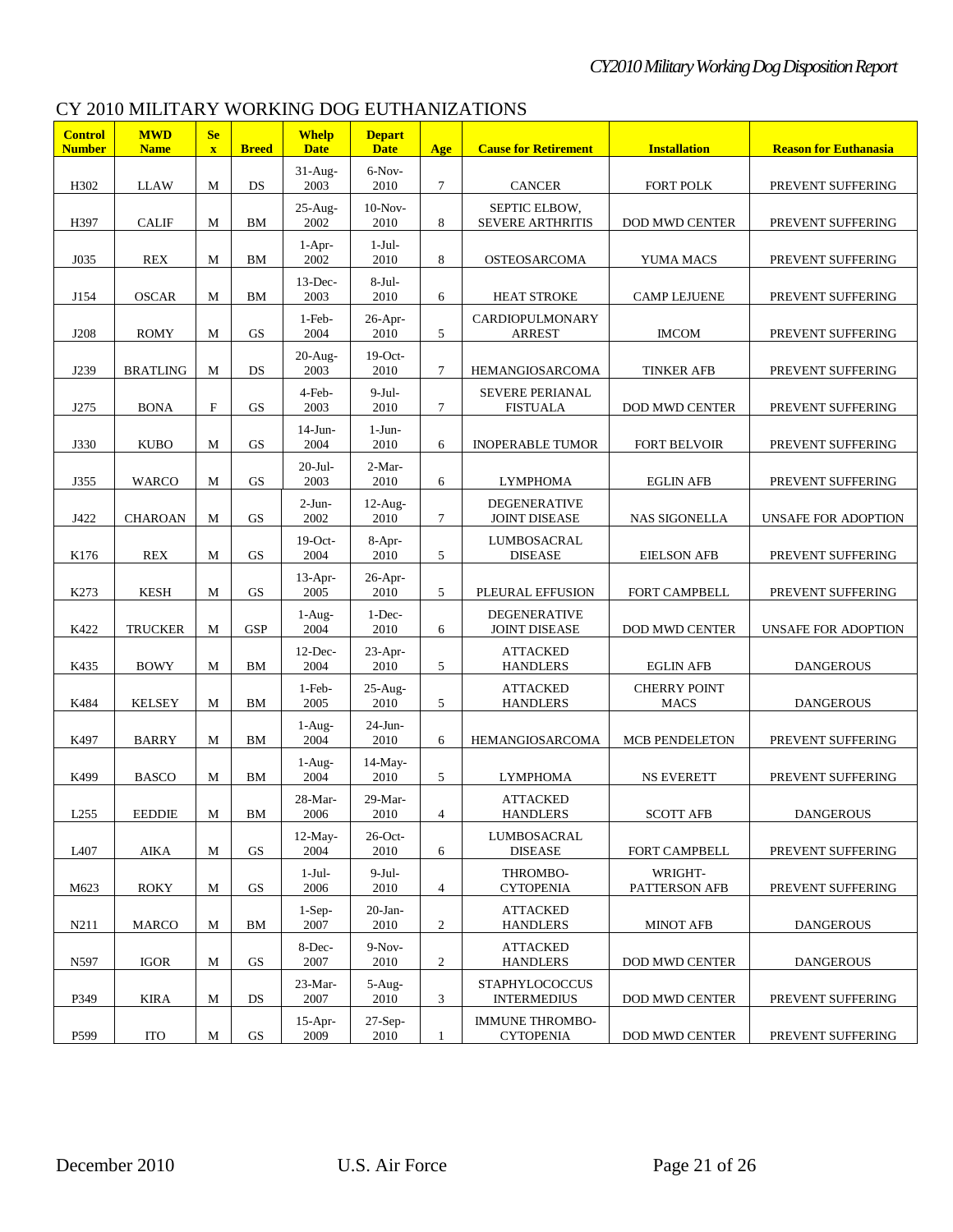## CY 2010 MILITARY WORKING DOG DEATHS

| <b>Control</b><br><b>Number</b> | <b>MWD</b><br><b>Name</b> | <b>Sex</b>  | <b>Breed</b>           | <b>Whelp Date</b> | <b>Date of Death</b> | Age            | <b>Installation</b>                        | <b>Cause of Death</b>                                      |
|---------------------------------|---------------------------|-------------|------------------------|-------------------|----------------------|----------------|--------------------------------------------|------------------------------------------------------------|
| <b>B035</b>                     | <b>DAMON</b>              | M           | BM                     | 1-Nov-1997        | 11-Jul-2010          | 12             | <b>KUNSAN AB</b>                           | <b>NEOPLASIA</b>                                           |
| C088                            | <b>MARCO</b>              | M           | BM                     | 1-Feb-1999        | 8-Apr-2010           | 11             | <b>BAHRAIN NAS</b>                         | <b>CANCER</b>                                              |
| C <sub>268</sub>                | <b>RICO</b>               | M           | <b>BM</b>              | 3-Jun-1999        | 7-Jun-2010           | 11             | <b>BEAUFORT MACS</b>                       | <b>DISSEMINATED</b><br><b>INTRAVASCULAR</b><br>COAGULATION |
| F <sub>264</sub>                | <b>MAX</b>                | M           | BM                     | 15-Jan-2001       | 3-Mar-2010           | 8              | <b>HEIDELBERG</b>                          | <b>GASTRIC DILATION AND</b><br><b>VOLVULUS</b>             |
| H <sub>229</sub>                | <b>BENTO</b>              | M           | BM                     | 2-Aug-2002        | $25 - Apr - 2010$    | 7              | <b>FORT RUCKER</b>                         | KILLED IN ACTION                                           |
| N076                            | <b>CHICO</b>              | M           | BM                     | 27-Jul-2005       | 14-Jun-2010          | 5              | <b>CAMP PENDLETON</b>                      | <b>CANCER</b>                                              |
| N460                            | <b>DIXIE</b>              | F           | BM                     | 15-Nov-2007       | 20-Jun-2010          | 2              | <b>CAMP PENDLETON</b>                      | <b>HEAT EXHAUSTION</b>                                     |
| L430                            | <b>INDI</b>               | M           | DS                     | 22-Jan-2006       | 10-Jul-2010          | 4              | FORT CAMPBELL                              | <b>IMMUNE MEDIATED</b><br><b>HEMOLYTICANEMIA</b>           |
| M068                            | <b>REX</b>                | M           | DS                     | 28-Nov-2006       | $9 - Apr - 2010$     | 3              | <b>OSAN AB</b>                             | CARDIOPULMONARY ARREST                                     |
| C <sub>234</sub>                | <b>JECKY</b>              | M           | GS                     | 25-Sep-1999       | 30-Sep-2010          | 11             | <b>BARKSDALE AFB</b>                       | <b>HEMANGIOSARCOMA</b>                                     |
| D <sub>198</sub>                | <b>ANDY</b>               | M           | GS                     | 1-Sep-1999        | 29-Apr-2010          | 10             | <b>CAMP BUTLER</b>                         | <b>LYMPHOMA</b>                                            |
| D <sub>212</sub>                | <b>REX</b>                | M           | <b>GS</b>              | 1-Oct-1999        | 20-Aug-2010          | 10             | <b>MOODY AFB</b>                           | <b>HEMOABDOMEN</b>                                         |
| E238                            | DAK                       | M           | GS                     | 12-Nov-2000       | 24-Jan-2010          | 9              | <b>FORT LEONARD</b><br><b>WOOD</b>         | CARDIOPULMONARY ARREST                                     |
| E313                            | <b>GORDON</b>             | M           | <b>GS</b>              | 1-Jun-2001        | 16-Jun-2010          | 9              | <b>CAMP LEJEUNE MCB</b>                    | <b>GASTROENTERITIS</b>                                     |
| F144                            | SAMMY                     | F           | <b>GS</b>              | 1-Jan-2000        | 31-May-2010          | 10             | <b>FORT GORDON</b>                         | PERICARDIAL EFFUSION                                       |
| F <sub>233</sub>                | ALI                       | M           | <b>GS</b>              | 15-Mar-2001       | 7-Jun-2010           | 9              | <b>SAN DIEOG MCRD</b>                      | CARDIOPULMONARY ARREST                                     |
| F471                            | <b>KARLO</b>              | M           | <b>GS</b>              | $1-Sep-2002$      | 25-Nov-2010          | 8              | <b>WIESBADEN</b>                           | KILLED IN ACTION                                           |
| F543                            | <b>PANTER</b>             | $\mathbf M$ | $\mathbf{G}\mathbf{S}$ | 1-Feb-2002        | 7-Jan-2010           | 8              | <b>CHERRY POINT MACS</b>                   | <b>MESENTERIC TORSION</b>                                  |
|                                 |                           |             |                        |                   |                      |                |                                            |                                                            |
| H <sub>161</sub>                | <b>SUHAJ</b>              | M           | GS                     | 13-Feb-2003       | 21-Mar-2010          | $\tau$         | <b>MIRAMAR MACS</b>                        | <b>HEART FAILURE</b><br>PLEURAL EFFUSION, GASTRIC          |
| H385                            | <b>MATO</b>               | M           | GS                     | $2-Sep-2003$      | 14-Aug-2010          | $\tau$         | <b>BAUMHOLDER</b><br><b>CAMP PENDLETON</b> | <b>RUPTURE</b>                                             |
| J433                            | <b>BRENDA</b>             | F           | GS                     | 3-Mar-2004        | 16-Aug-2010          | 6              | <b>MCB</b>                                 | <b>MESENTERIC TORSION</b><br><b>GASTRIC DILATION AND</b>   |
| K <sub>167</sub>                | <b>CEZAR</b>              | M           | GS                     | 1-Mar-2005        | 17-Sep-2010          | 5              | <b>HOHENFELS</b>                           | <b>VOLVULUS</b>                                            |
| L328                            | RUDY                      | M           | GS                     | 31-Mar-2006       | 13-Apr-2010          | $\overline{4}$ | <b>HARTFORD NGA</b>                        | MESENTERIC TORSION                                         |
| L353                            | SARA                      | F           | GS                     | 21-Mar-2006       | 27-Oct-2010          | 4              | <b>BARKSDALE AFB</b>                       | <b>MISHAP</b>                                              |
| L699                            | <b>FRENK</b>              | M           | GS                     | 11-Mar-06         | $16$ -Jun- $10$      | 4              | <b>FORT LEONARD</b><br>WOOD, MO            | KILLED IN ACTION                                           |
| M107                            | <b>GRIEF</b>              | $\mathbf M$ | GS                     | 18-Mar-2006       | 24-Oct-2010          | $\overline{4}$ | CAMP PENDLETON, I<br><b>MEF</b>            | KILLED IN ACTION                                           |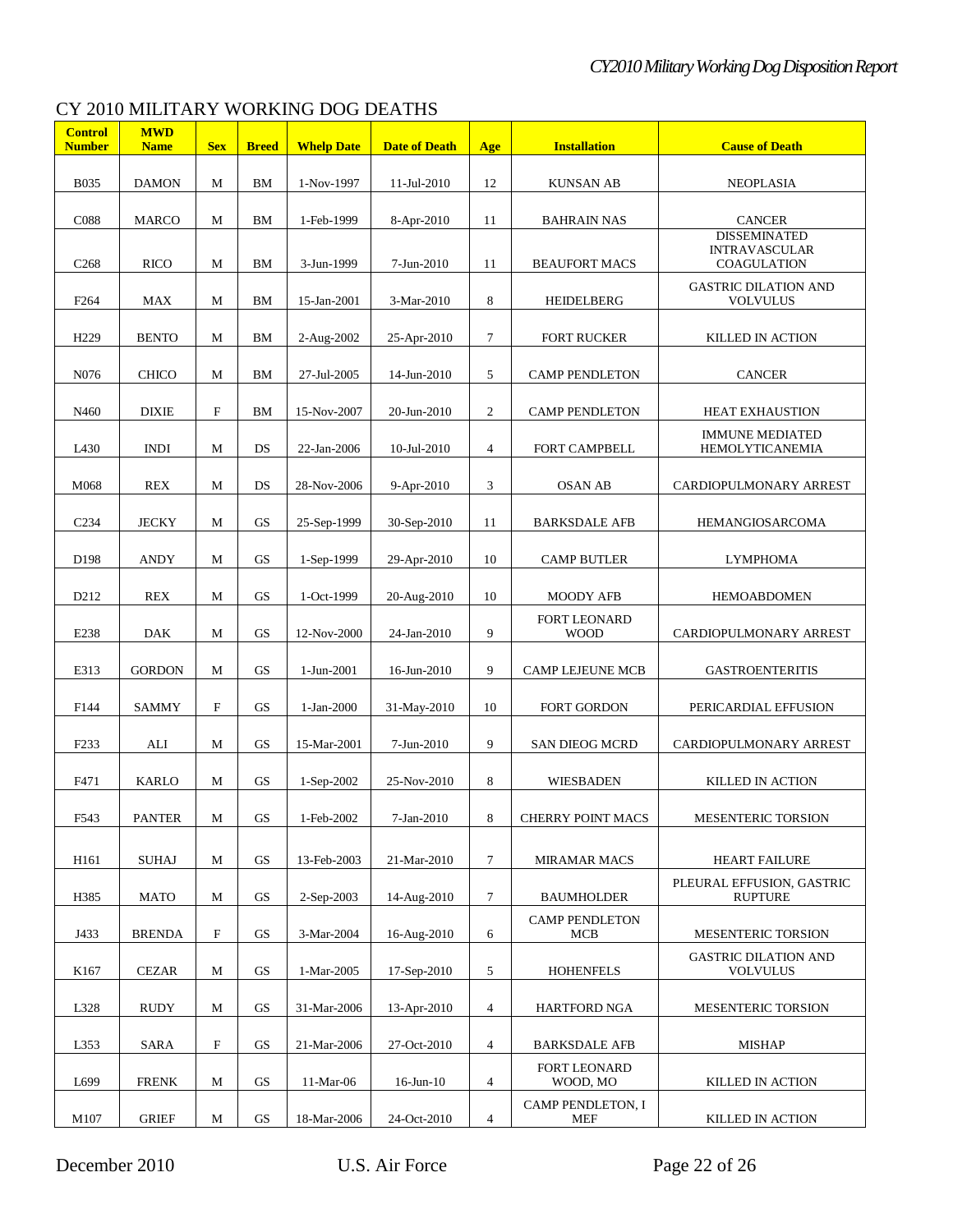| <b>Control</b><br><b>Number</b> | <b>MWD</b><br><b>Name</b> | <b>Sex</b>  | <b>Breed</b> | <b>Whelp Date</b> | <b>Date of Death</b> | Age            | <b>Installation</b>     | <b>Cause of Death</b>                       |
|---------------------------------|---------------------------|-------------|--------------|-------------------|----------------------|----------------|-------------------------|---------------------------------------------|
| M662                            | <b>GOLF</b>               | M           | <b>GS</b>    | 22-Jun-2007       | 24-May-2010          | 3              | <b>SCOTT AFB</b>        | CARDIOPULMONARY ARREST                      |
| N207                            | <b>GINO</b>               | M           | <b>GS</b>    | 1-Nov-2006        | 24-Aug-2010          | 3              | 29 PALMS                | <b>MISHAP</b>                               |
| N244                            | <b>RINGO</b>              | M           | LR           | 1-Nov-2006        | 3-Aug-2010           | 3              | <b>IDD DETACHMENT</b>   | <b>MULTIORGAN</b><br>CONGESTION/HEMORRHAGES |
| N603                            | <b>CANE</b>               | M           | LR           | 1-Oct-2006        | 21-Dec-2010          | $\overline{4}$ | <b>IDD DETACHMENT</b>   | <b>KILLED IN ACTION</b>                     |
| N797                            | <b>TAR</b>                | M           | LR           | 1-Jul-2007        | 6-May-2010           | $\mathbf{2}$   | <b>IDD DETACHMENT</b>   | KILLED IN ACTION                            |
| P <sub>206</sub>                | <b>SARA</b>               | $\mathbf F$ | LR           | 01-Mar-2008       | 12-Oct-2010          | $\overline{2}$ | <b>IDD DETACHMENT</b>   | <b>MISSING IN ACTION</b><br>(PRESUMED DEAD) |
| P372                            | <b>COLE</b>               | M           | LR           | 01-Aug-2007       | 14-Oct-2010          | $\mathfrak{Z}$ | <b>IDD DETACHMENT</b>   | KILLED IN ACTION                            |
| P385                            | <b>BINGO</b>              | M           | LR           | 01-Feb-2008       | 30-Nov-2010          | $\overline{c}$ | <b>IDD DETACHMENT</b>   | KILLED IN ACTION                            |
| P390                            | <b>RUPPERT</b>            | M           | LR           | 13-Aug-2006       | 24-May-2010          | 3              | <b>IDD DETACHMENT</b>   | KILLED IN ACTION                            |
| P397                            | <b>HARLEY</b>             | $\mathbf F$ | LR           | 15-Jul-2006       | 15-May-2010          | 3              | <b>IDD DETACHMENT</b>   | <b>HEAT EXHAUSTION</b>                      |
| P409                            | <b>TIGGER</b>             | $\mathbf F$ | LR           | 15-Sep-2006       | 5-May-2010           | $\mathfrak{Z}$ | <b>IDD DETACHMENT</b>   | <b>HEAT EXHAUSTION</b>                      |
| P <sub>463</sub>                | <b>WOODY</b>              | M           | LR           | 1-Nov-2007        | 13-Dec-2010          | 3              | <b>IDD DETACHMENT</b>   | <b>KILLED IN ACTION</b>                     |
| P <sub>565</sub>                | <b>LYDIA</b>              | $\mathbf F$ | LR           | 1-Jan-2008        | 29-Aug-2010          | 2              | <b>IDD DETACHMENT</b>   | KILLED IN ACTION                            |
| P728                            | <b>JIMMY</b>              | M           | <b>JRT</b>   | 26-Jun-2008       | 18-Aug-2010          | $\overline{c}$ | <b>DOD MWD CENTER</b>   | <b>CHAGAS DISEASE</b>                       |
| J032                            | <b>DJERY</b>              | M           | <b>GS</b>    | $1-Jun-03$        | $2$ -Dec-10          | $\tau$         | <b>DIEGO GARCIA NAS</b> | <b>RUPTURED SPLEEN</b>                      |

### CY 2010 MILITARY WORKING DOG DEATHS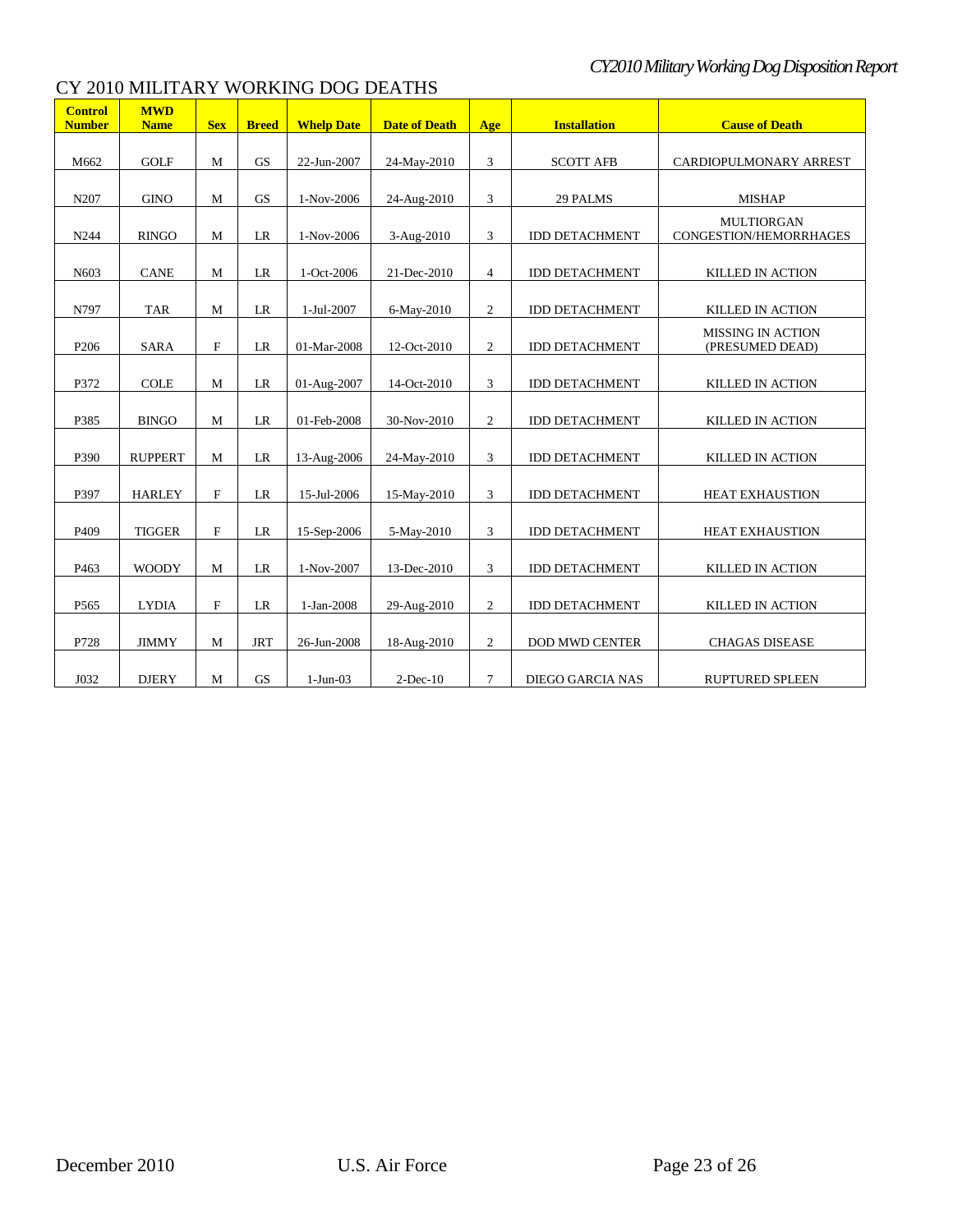## CY 2010 MILITARY WORKING DOG PENDING DISPOSITION

| <b>Control Number</b> | <b>MWD Name</b> | <b>Sex</b>                | <b>Breed</b>           | <b>Whelp Date</b> | Age              | <b>Installation</b>     |
|-----------------------|-----------------|---------------------------|------------------------|-------------------|------------------|-------------------------|
| 09-1472               | <b>FFREDEE</b>  | M                         | BМ                     | 22-Jul-2009       | $\mathbf{1}$     | DOD MWD CENTER          |
| 10-0413               | <b>MMAGNUM</b>  | М                         | BМ                     | 9-Nov-2009        | $\mathbf{1}$     | DOD MWD CENTER          |
| 10-0476               | <b>NNOEL</b>    | $\boldsymbol{\mathrm{F}}$ | BМ                     | 7-Dec-2009        | $\mathbf{1}$     | DOD MWD CENTER          |
| 10-0478               | <b>NNANI</b>    | F                         | BМ                     | 7-Dec-2009        | $\mathbf{1}$     | DOD MWD CENTER          |
| 10-0479               | NNAILAH         | F                         | BМ                     | 7-Dec-2009        | $\mathbf{1}$     | DOD MWD CENTER          |
| 10-0483               | NNIGEL          | М                         | BМ                     | 7-Dec-2009        | 1                | DOD MWD CENTER          |
| 10-0484               | <b>NNITRO</b>   | М                         | BМ                     | 7-Dec-2009        | $\mathbf{1}$     | DOD MWD CENTER          |
| <b>B334</b>           | <b>BENNO</b>    | М                         | BМ                     | 1-Sep-1998        | 12               | ANDERSON AFB            |
| C178                  | <b>NERO</b>     | М                         | GS                     | 1-Nov-1998        | 12               | <b>MAXWELL AFB</b>      |
| D <sub>096</sub>      | <b>RANDY</b>    | M                         | LR                     | 1-Nov-1999        | 11               | <b>DOD MWD CENTER</b>   |
| D <sub>131</sub>      | <b>ROBBY</b>    | M                         | BМ                     | 1-Nov-1999        | 10               | SEYMOUR-JOHNSON         |
| D <sub>194</sub>      | <b>BANDY</b>    | M                         | GS                     | 1-Jan-2000        | 10               | <b>HILL AFB</b>         |
| E034                  | <b>BRIT</b>     | М                         | $G$ R                  | $1-Jun-2000$      | 10               | <b>NAS JACKSONVILLE</b> |
| E048                  | <b>SULI</b>     | М                         | GS                     | 1-Jan-2000        | 10               | <b>INCIRLICK AB</b>     |
| F <sub>238</sub>      | <b>KITT</b>     | М                         | GS                     | 18-Oct-2001       | 9                | <b>NAS PENSACOLA</b>    |
| F377                  | <b>WODAN</b>    | M                         | GS                     | 1-Feb-2001        | 9                | PETERSON AFB            |
| F392                  | REX             | M                         | BМ                     | $1-Jun-2001$      | 9                | DAVIS MONTHAN AFB       |
| F406                  | <b>ELSA</b>     | F                         | BМ                     | 15-Oct-2001       | 9                | <b>OSAN AB</b>          |
| F558                  | <b>BALU</b>     | $\mathbf M$               | $\mathrm{GS}$          | 10-Oct-2001       | $\boldsymbol{9}$ | <b>LAUGHLIN AFB</b>     |
| H117                  | <b>VALDO</b>    | М                         | GS                     | 9-Apr-2003        | $\boldsymbol{7}$ | <b>NS NORFOLK</b>       |
| H188                  | <b>RITA</b>     | $\boldsymbol{\mathrm{F}}$ | GS                     | 8-Mar-2003        | 6                | <b>NAS SIGONELLA</b>    |
| H <sub>223</sub>      | <b>WALKER</b>   | M                         | GS                     | 5-Mar-2003        | $\boldsymbol{7}$ | <b>TYNDALL AFB</b>      |
| J159                  | <b>TOSCA</b>    | $\boldsymbol{\mathrm{F}}$ | BM                     | 22-May-2002       | $\,8\,$          | PENDLETON I MEF         |
| J522                  | <b>ENYA</b>     | ${\bf F}$                 | $\mathbf{G}\mathbf{S}$ | 8-Jan-2002        | $10\,$           | <b>MCGUIRE AFB</b>      |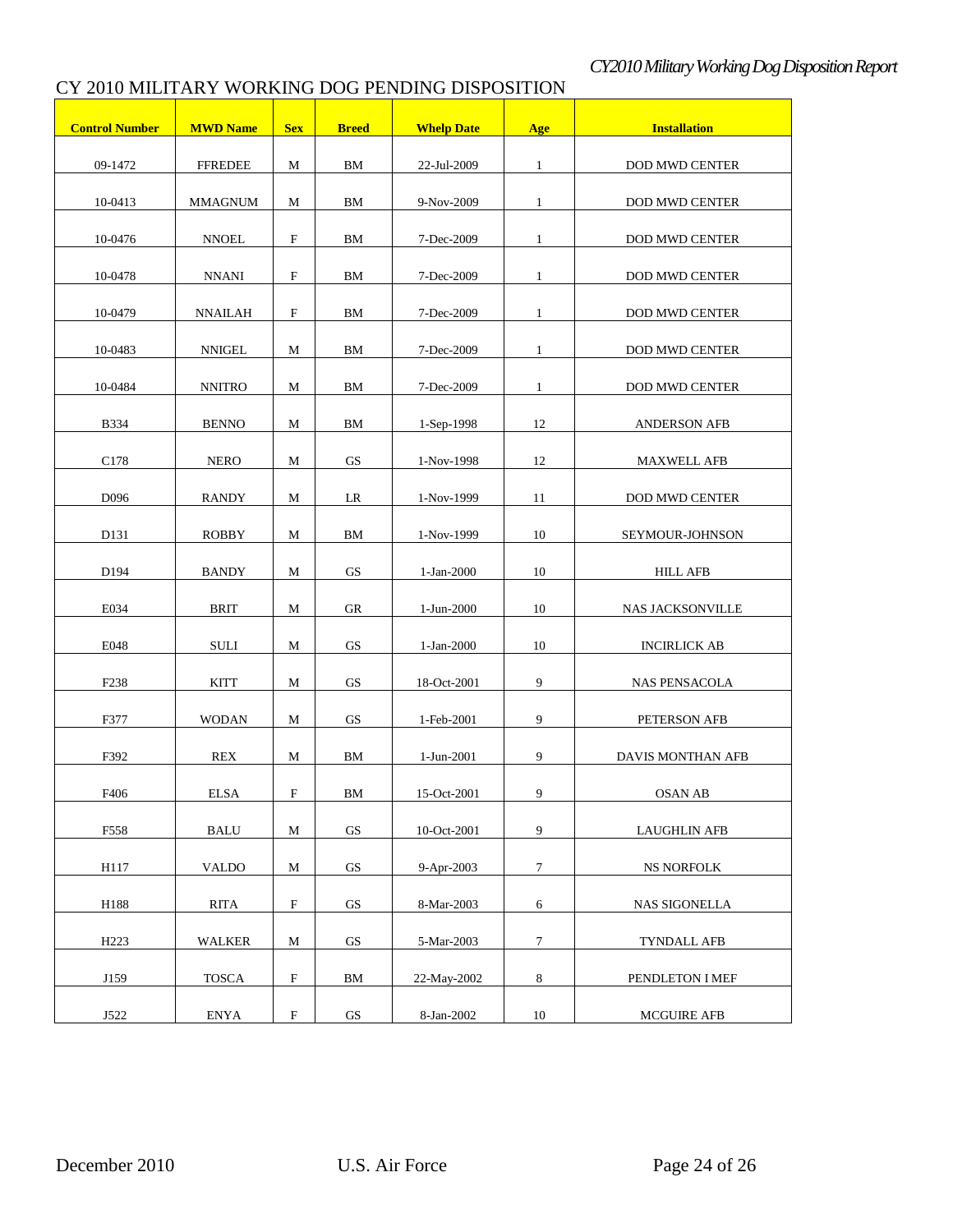| <b>Control Number</b> | <b>MWD Name</b> | <b>Sex</b>  | <b>Breed</b>           | <b>Whelp Date</b> | Age              | <b>Installation</b>   |
|-----------------------|-----------------|-------------|------------------------|-------------------|------------------|-----------------------|
| K457                  | <b>BRAM</b>     | M           | BT                     | 1-Mar-2003        | $\tau$           | <b>CAMP LEJEUNE</b>   |
| L112                  | <b>LUCA</b>     | $\mathbf F$ | <b>GS</b>              | 1-Jun-2003        | $\tau$           | <b>SPANGDAHLEM AB</b> |
| L530                  | <b>CINDY</b>    | $\mathbf F$ | DS                     | 3-Aug-2005        | 5                | <b>ALBANY MCLB</b>    |
| M393                  | <b>JAMBO</b>    | M           | <b>GS</b>              | 1-Oct-2006        | 2                | <b>DOD MWD CENTER</b> |
| N312                  | <b>WODEN</b>    | M           | LR                     | 18-Jun-2007       | 3                | <b>DOD MWD CENTER</b> |
| N626                  | <b>MAX</b>      | M           | LR                     | 1-Jun-2008        | $\mathfrak{2}$   | <b>DOD MWD CENTER</b> |
| N678                  | <b>WOTAN</b>    | M           | <b>GS</b>              | 1-Mar-2007        | 3                | <b>DOD MWD CENTER</b> |
| P162                  | <b>DONA</b>     | $\mathbf F$ | $\mathbf{G}\mathbf{S}$ | 18-Jul-2008       | $\boldsymbol{2}$ | <b>DOD MWD CENTER</b> |
| P <sub>2</sub> 34     | <b>DAGGER</b>   | M           | LR                     | 1-Nov-2007        | 3                | <b>DOD MWD CENTER</b> |
| P534                  | <b>TARA</b>     | $\mathbf F$ | GS                     | 12-Jan-2008       | $\overline{c}$   | <b>DOD MWD CENTER</b> |
| P779                  | <b>MISO</b>     | M           | <b>GS</b>              | 12-May-2009       | 1                | <b>DOD MWD CENTER</b> |

#### CY 2010 MILITARY WORKING DOG PENDING DISPOSITION